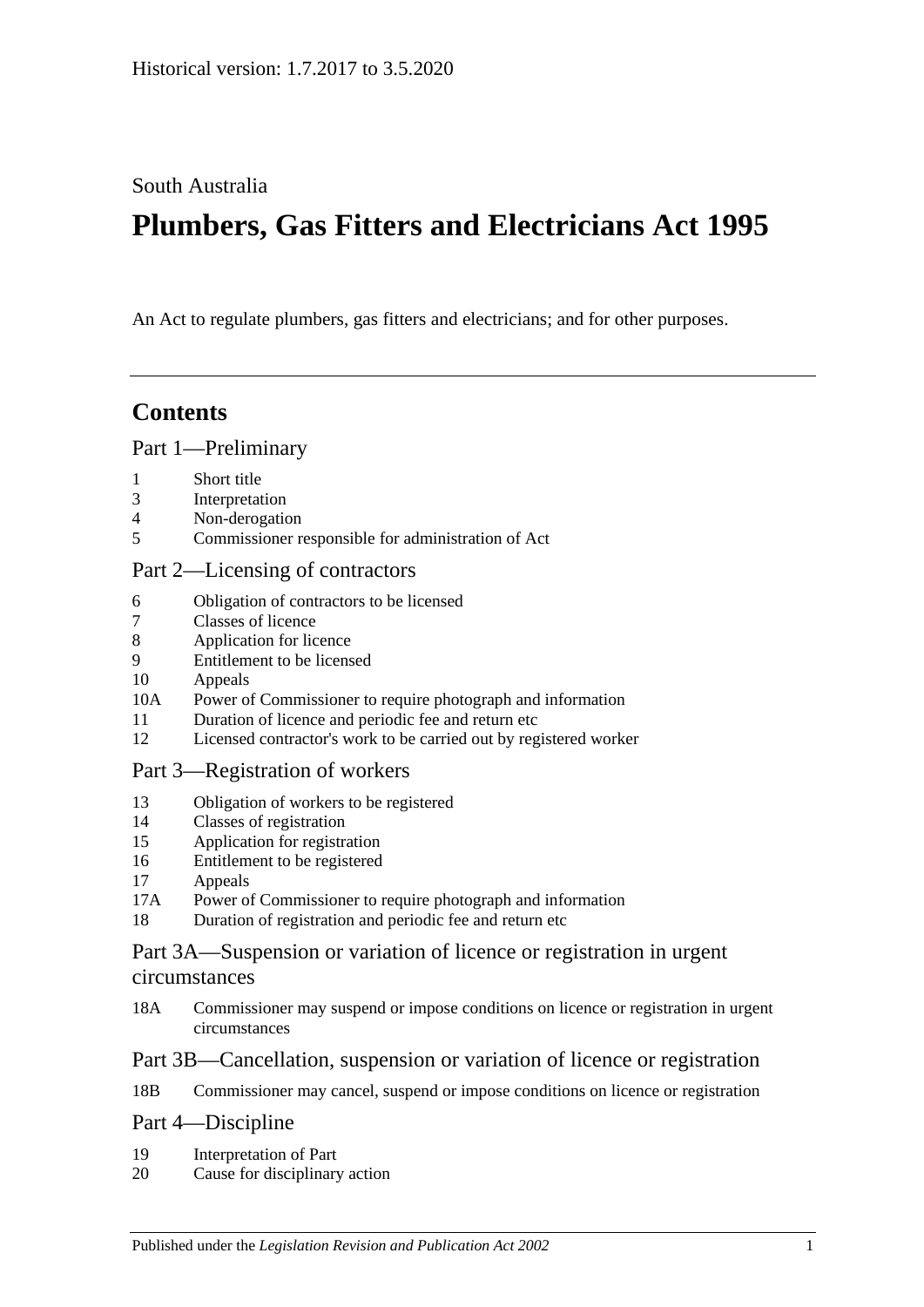- 21 [Complaints](#page-14-0)
- 22 [Hearing by Court](#page-14-1)
- 23 [Participation of assessors in disciplinary proceedings](#page-14-2)
- 24 [Disciplinary action](#page-15-0)
- 25 [Contravention of orders](#page-15-1)

#### [Part 6—Miscellaneous](#page-16-0)

- 27 [Delegations](#page-16-1)
- 28 [Agreement with professional organisation](#page-16-2)
- 29 [Exemptions](#page-17-0)
- 30 [Registers](#page-17-1)
- 31 [Commissioner and proceedings before Court](#page-18-0)
- 32 [False or misleading information](#page-18-1)
- 33 [Name in which contractor may carry on business](#page-18-2)
- 33A [Publication of advertisements](#page-18-3)
- 33B [Requirements for contracts for domestic plumbing, gas fitting or electrical work that](#page-18-4)  [contain a charging clause](#page-18-4)
- 34 [Statutory declaration](#page-19-0)
- 35 [Investigations](#page-19-1)
- 36 [General defence](#page-19-2)
- 37 [Liability for act or default of officer, employee or agent](#page-19-3)
- 39 [Continuing offence](#page-20-0)
- 40 [Prosecutions](#page-20-1)
- 41 [Evidence](#page-20-2)
- 42 [Service of documents](#page-20-3)
- 43 [Annual report](#page-21-0)
- 44 [Regulations](#page-21-1)

### [Schedule 1—Appointment and selection of assessors for Court](#page-22-0)

### [Schedule 2—Transitional provisions](#page-22-1)

2 [Transitional](#page-22-2)

[Legislative history](#page-24-0)

### <span id="page-1-0"></span>**The Parliament of South Australia enacts as follows:**

## **Part 1—Preliminary**

#### <span id="page-1-1"></span>**1—Short title**

This Act may be cited as the *Plumbers, Gas Fitters and Electricians Act 1995*.

### <span id="page-1-2"></span>**3—Interpretation**

In this Act, unless the contrary intention appears—

*Commissioner* means the Commissioner for Consumer Affairs;

*contractor* means a plumbing contractor, a gas fitting contractor or an electrical contractor;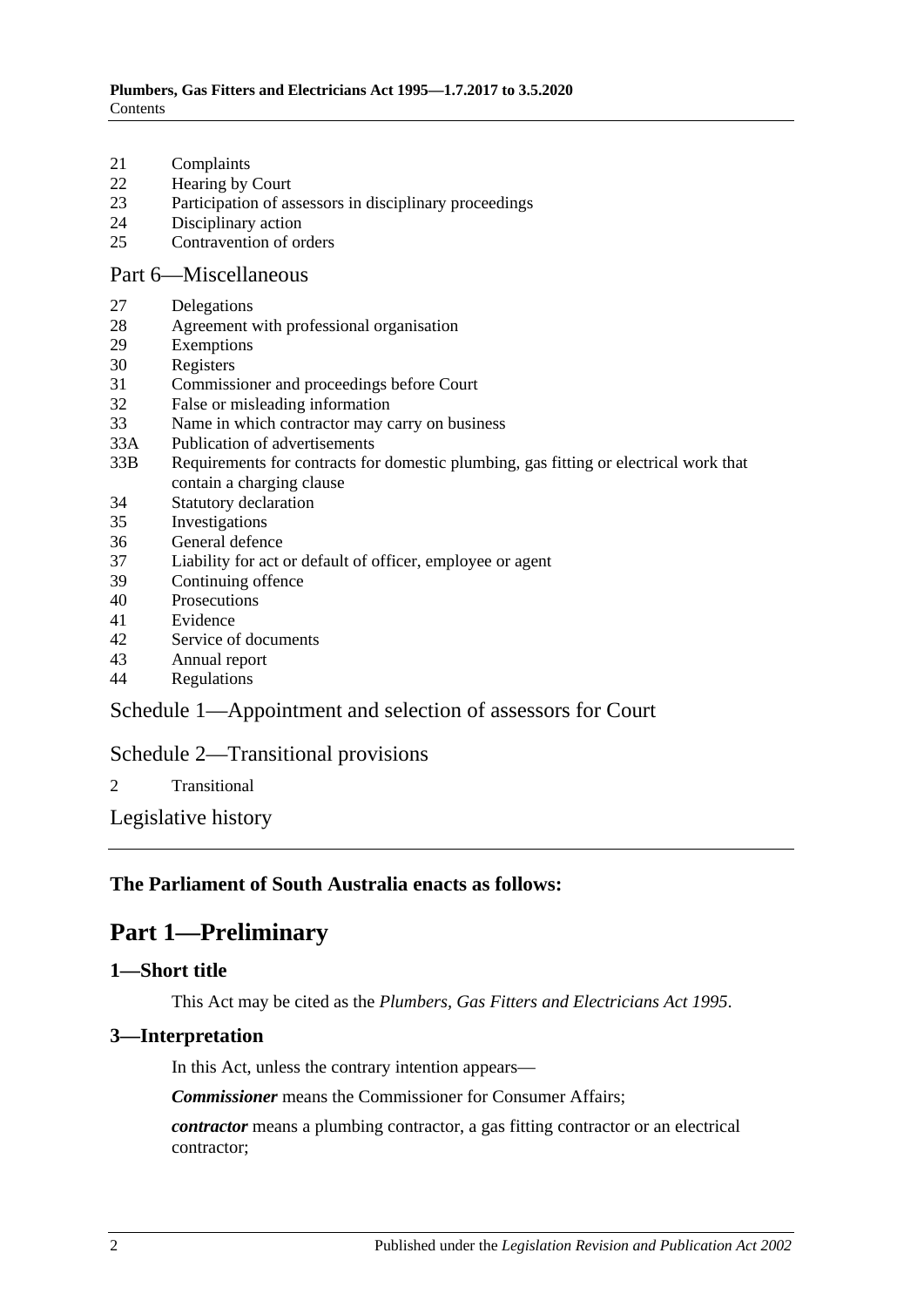*Court* means the Administrative and Disciplinary Division of the District Court of South Australia;

*director* of a body corporate includes—

- (a) a person occupying or acting in the position of director or member of the governing body of the body corporate, by whatever name called and whether or not validly appointed to occupy or duly authorised to act in the position; and
- (b) any person in accordance with whose directions or instructions the directors or members of the governing body of the body corporate are accustomed to act;

*draining work* means the installation, alteration, repair, maintenance or disconnection of sanitary drains or stormwater drains, and includes work of a class prescribed by regulation;

*electrical contractor* means a person who carries on the business of performing electrical work for others;

*electrical installation* means the whole or part of any system or equipment wherever situated intended for the conveyance, control, measurement or use of electricity supplied or intended to be supplied by a person or body that supplies electricity to the public at a voltage above extra low voltage as defined in Australian Standard AS3000 *Wiring Rules*;

*electrical work* means the installation, alteration, repair or maintenance of an electrical installation, and includes work of a class prescribed by regulation;

*electrical worker* means a person who personally carries out electrical work;

*equipment* includes fittings, fixtures, appliances and devices;

*gas* means a gaseous fuel consisting of hydrocarbons or predominantly of hydrocarbons;

*gas fitting* means the installation, alteration, repair, maintenance or disconnection of any pipes or equipment to convey or utilise gas (including associated gas ventilation equipment) downstream of—

- (a) the outlet of a meter installed for measuring consumption of reticulated gas supplied by a licensed gas supplier under the *[Gas Act](http://www.legislation.sa.gov.au/index.aspx?action=legref&type=act&legtitle=Gas%20Act%201988) 1988*; or
- (b) the outlet of any gas storage tank or cylinder,

and includes work of a class prescribed by regulation;

*gas fitting contractor* means a person who carries on the business of performing gas fitting for others;

*gas fitting worker* means a person who personally carries out gas fitting;

*licence* means a licence under [Part 2;](#page-3-2) and *licensed* and *licensee* have corresponding meanings;

*perform*, in relation to plumbing, gas fitting or electrical work, includes—

- (a) cause such work to be performed; or
- (b) organise or arrange for the performance of such work;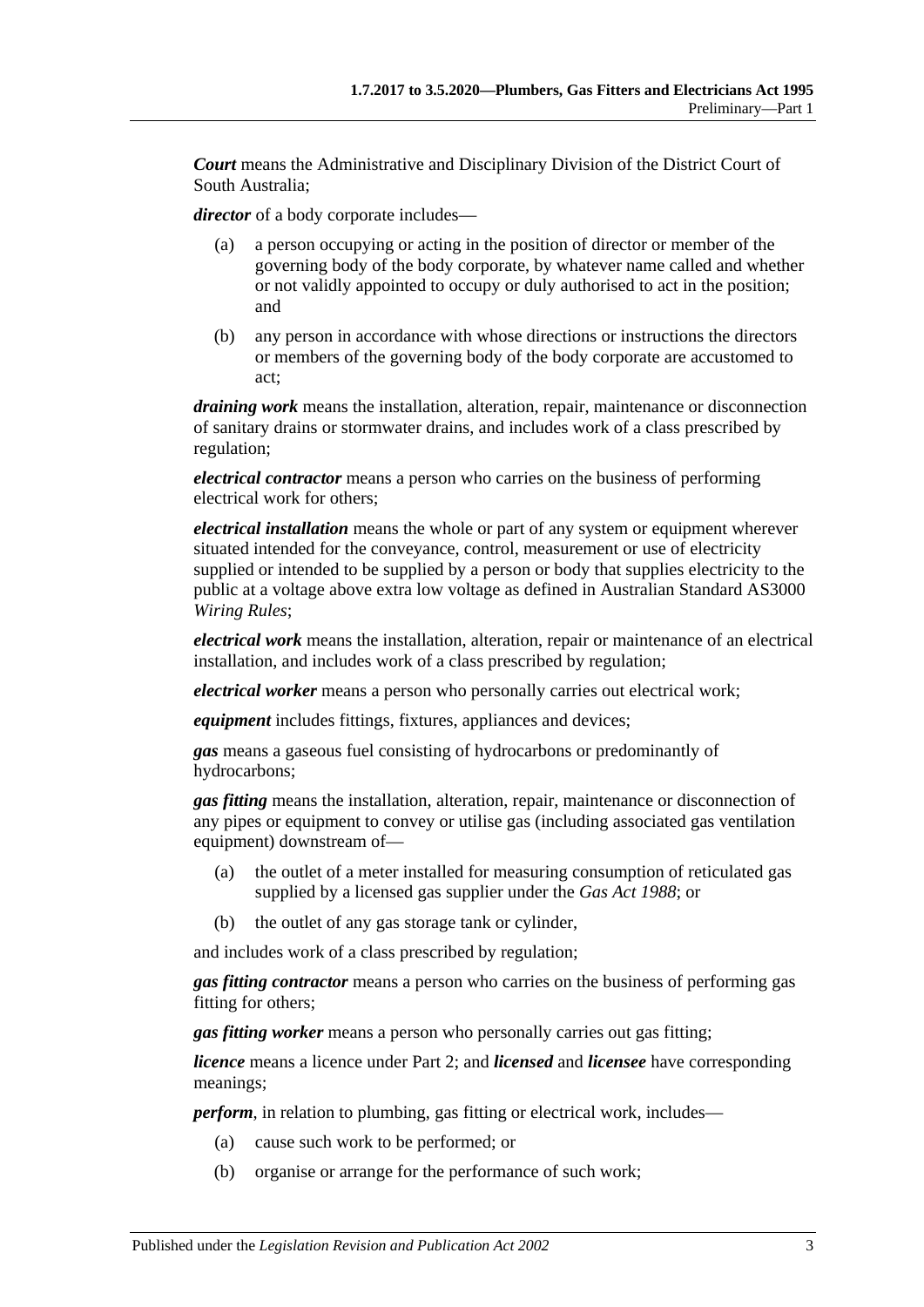*plumbing* means water plumbing work, sanitary plumbing work or draining work or the installation or testing of backflow prevention devices;

*plumbing contractor* means a person who carries on the business of performing plumbing for others;

*plumbing worker* means a person who personally carries out plumbing;

*registration* means registration under [Part 3;](#page-8-1) and *registered* has a corresponding meaning;

*sanitary drain* means pipes and equipment to collect and convey wastewater from a sanitary plumbing installation to an on-site wastewater treatment facility or a public sewerage or effluent disposal system;

*sanitary plumbing work* means the installation, alteration, repair, maintenance or disconnection of pipes or equipment to receive and convey wastewater to sanitary drains (including associated plumbing ventilation equipment), and includes work of a class prescribed by regulation;

*stormwater drain* means pipes and equipment to collect and convey stormwater to a public stormwater disposal system;

*water plumbing* means the installation, alteration, repair, maintenance or disconnection of pipes or equipment (including water heaters) to be connected directly or indirectly to a public water supply system, and includes work of a class prescribed by regulation;

*worker* means a plumbing worker, a gas fitting worker or an electrical worker.

#### <span id="page-3-0"></span>**4—Non-derogation**

The provisions of this Act are in addition to and do not derogate from the provisions of any other Act.

#### <span id="page-3-1"></span>**5—Commissioner responsible for administration of Act**

The Commissioner is responsible, subject to the control and directions of the Minister, for the administration of this Act.

## <span id="page-3-2"></span>**Part 2—Licensing of contractors**

#### <span id="page-3-3"></span>**6—Obligation of contractors to be licensed**

- (1) A person must not—
	- (a) carry on business as a plumbing contractor, a gas fitting contractor or an electrical contractor except as authorised by a licence under this Part; or
	- (b) advertise or otherwise hold himself or herself out as being entitled to carry on business as a plumbing contractor, a gas fitting contractor or an electrical contractor unless authorised to carry on business as such a contractor by a licence under this Part.

Maximum penalty:

- (a) for an offence committed by a natural person—
	- (i) for a first or second offence—\$50 000; or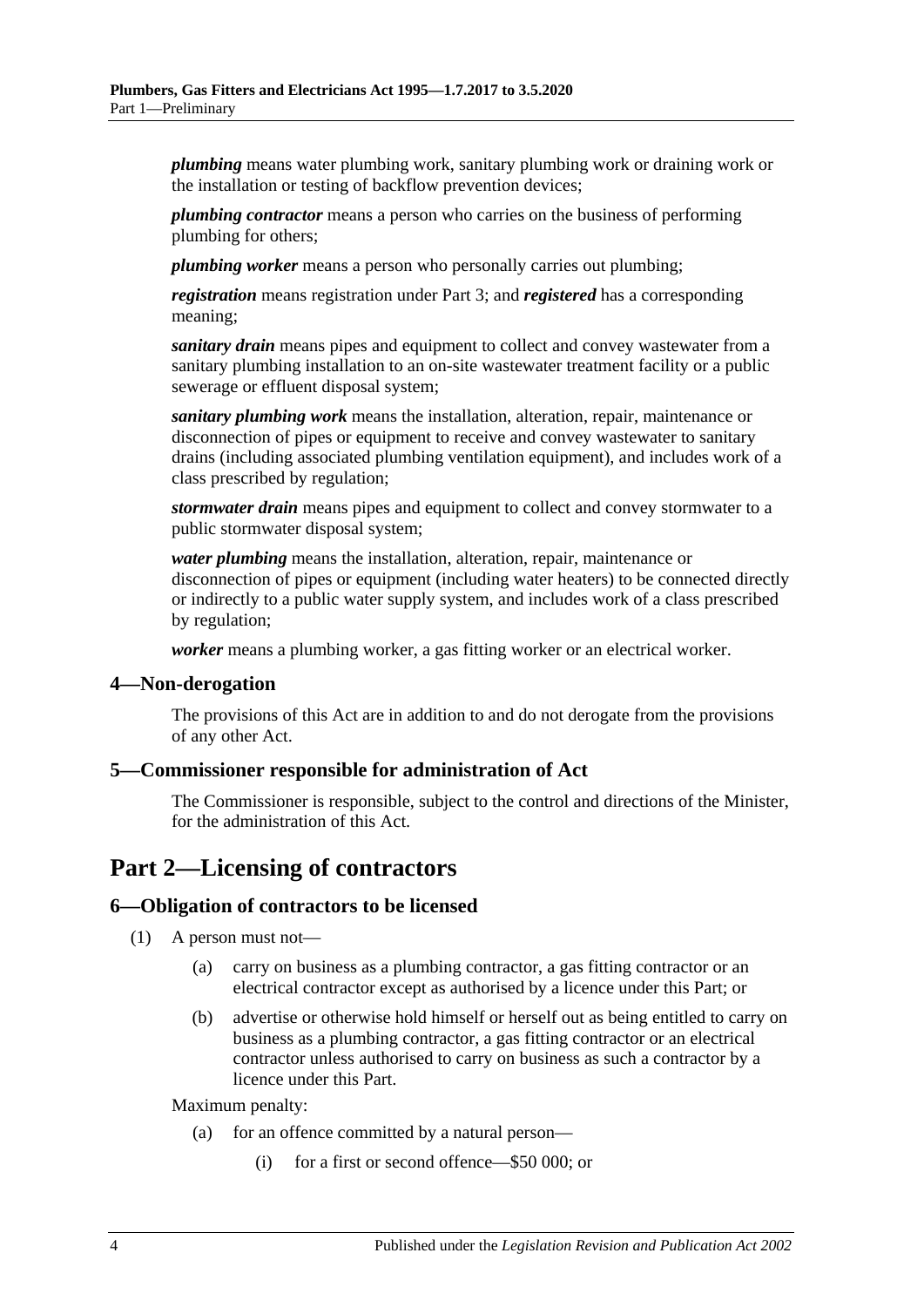- (ii) for a third or subsequent offence—\$50 000 or 12 months imprisonment or both; or
- (b) for an offence committed by a body corporate—\$250 000.
- (2) A person required by this Act to be licensed as a contractor is not entitled to any fee or other consideration in respect of work performed as a contractor unless—
	- (a) the person was authorised to perform the work under a licence; or
	- (b) a court hearing proceedings for recovery of the fee or other consideration is satisfied that the person's failure to be so authorised resulted from inadvertence only.
- <span id="page-4-1"></span>(3) The Commissioner may, on application, exempt a person from compliance with this section subject to such conditions as the Commissioner thinks fit.
- (4) The Commissioner may vary or revoke an exemption granted under [subsection](#page-4-1) (3) as the Commissioner thinks fit.

#### <span id="page-4-0"></span>**7—Classes of licence**

- (1) There are the following classes of licences for the purposes of this Act:
	- (a) plumbing contractors licence—a licence authorising a person to carry on business as a plumbing contractor;
	- (b) gas fitting contractors licence—a licence authorising a person to carry on business as a gas fitting contractor;
	- (c) electrical contractors licence—a licence authorising a person to carry on business as an electrical contractor;
	- (d) restricted licence—
		- (i) a plumbing contractors licence subject to conditions limiting the work that may be performed under the authority of the licence—
			- (A) to water plumbing work;
			- (B) to sanitary plumbing work;
			- (C) to draining work;
			- (D) in any other way;
		- (ii) a gas fitting contractors licence subject to conditions limiting (in any way) the work that may be performed under the authority of the licence;
		- (iii) an electrical contractors licence subject to conditions limiting (in any way) the work that may be performed under the authority of the licence.
- (2) Conditions limiting the work that may be performed under the authority of a licence—
	- (a) may be imposed by the Commissioner—
		- (i) on the grant of the licence; or
		- (ii) at any time on application by the licensee; and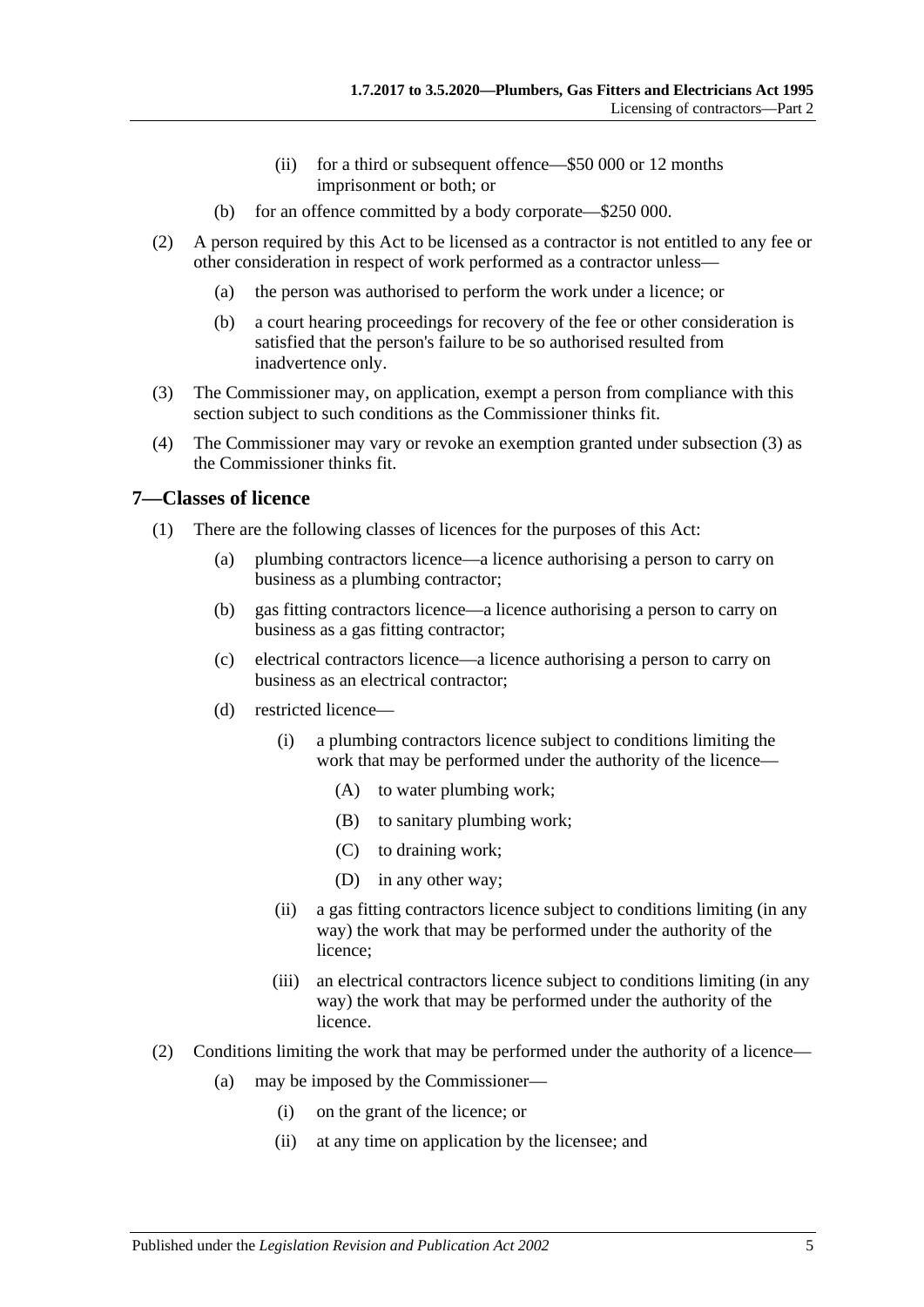(b) may be varied or revoked by the Commissioner at any time on application by the licensee.

## <span id="page-5-0"></span>**8—Application for licence**

- (1) An application for a licence must—
	- (a) be made to the Commissioner in the manner and form approved by the Commissioner; and
	- (b) be accompanied by the fee fixed by regulation.
- (2) An applicant for a licence must provide the Commissioner with such evidence as the Commissioner thinks appropriate as to the identity, age and address of the applicant and any other information required by the Commissioner for the purposes of determining the application.
- (3) A licence granted to a natural person will include a photograph of the holder of the licence; consequently, an applicant for a licence who is a natural person may be required by the Commissioner—
	- (a) to attend at a specified place for the purpose of having the applicant's photograph taken; or
	- (b) to supply the Commissioner with one or more photographs of the applicant as specified by the Commissioner.
- (4) If an applicant for a licence has previously failed to pay a fee or penalty that became payable under this Act, the Commissioner may require the applicant to pay the whole or a specified part of the fee or penalty.
- <span id="page-5-2"></span>(5) The Commissioner may, by notice in writing, require an applicant for a licence, within a time fixed by the notice (which may not be less than 28 days after service of the notice), to comply with any requirement under this section to the Commissioner's satisfaction.
- (6) If the applicant fails to comply with the notice under [subsection](#page-5-2) (5), the Commissioner may, without further notice, refuse the application but keep the fee that accompanied the application.

### <span id="page-5-1"></span>**9—Entitlement to be licensed**

- <span id="page-5-3"></span>(1) A natural person is entitled to be granted a licence if the person—
	- $(a)$  has
		- (i) the qualifications and experience required by regulation for the kind of work authorised by the licence; or
		- (ii) subject to the regulations, qualifications and experience that the Commissioner considers appropriate having regard to the kind of work authorised by the licence; and
	- (b) is not suspended or disqualified from practising or carrying on an occupation, trade or business under a law of this State, the Commonwealth, another State or a Territory of the Commonwealth; and
	- (c) subject to [subsection](#page-6-0) (1a)—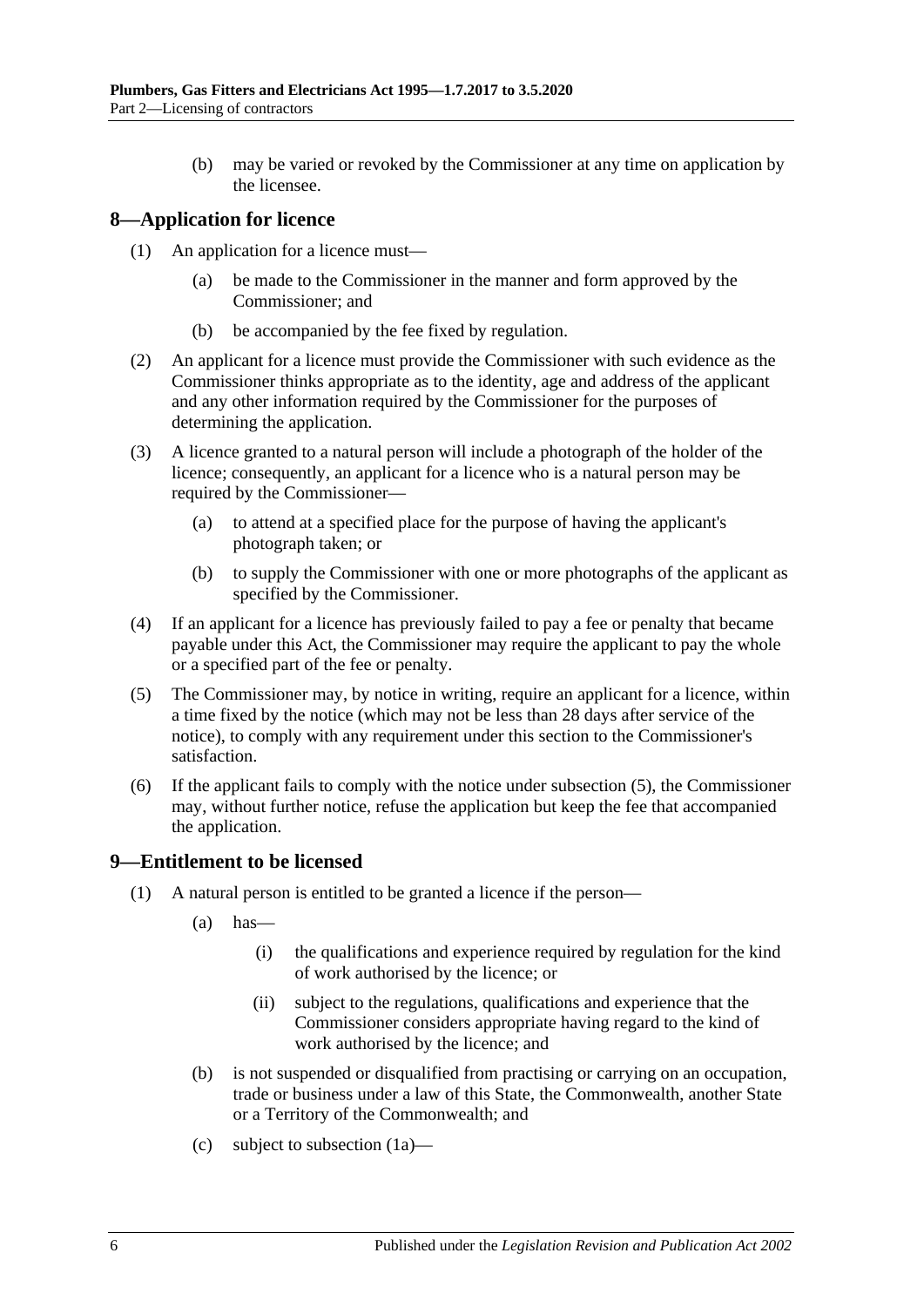- (i) is not an insolvent under administration within the meaning of the *Corporations Act 2001* of the Commonwealth; and
- (ii) has not, during the period of 5 years preceding the application for the licence, been a director of a body corporate wound up for the benefit of creditors—
	- (A) when the body corporate was being so wound up; or
	- (B) within the period of 6 months preceding the commencement of the winding up; and
- (e) has sufficient business knowledge and experience and financial resources for the purpose of properly carrying on the business authorised by the licence; and
- (f) is a fit and proper person to be the holder of a licence.
- <span id="page-6-0"></span>(1a) Subject to the regulations, a natural person referred to in [subsection](#page-5-3) (1)(c) may be granted a licence subject to conditions limiting the work that may be performed under the authority of the licence to work as a subcontractor.
- (2) A body corporate is entitled to be granted a licence if—
	- (a) the body corporate—
		- (i) is not suspended or disqualified from practising or carrying on an occupation, trade or business under a law of this State, the Commonwealth, another State or a Territory of the Commonwealth; and
		- (ii) is not being wound up and is not under official management or in receivership; and
	- (b) no director of the body corporate—
		- (i) is suspended or disqualified from practising or carrying on an occupation, trade or business under a law of this State, the Commonwealth, another State or a Territory of the Commonwealth; or
		- (ii) has, during the period of five years preceding the application for the licence, been a director of a body corporate wound up for the benefit of creditors—
			- (A) when the body corporate was being so wound up; or
			- (B) within the period of six months preceding the commencement of the winding up; and
	- (c) the directors of the body corporate together have sufficient business knowledge and experience for the purpose of properly directing the business authorised by the licence; and
	- (d) the body corporate has sufficient financial resources for the purpose of properly carrying on the business authorised by the licence; and
	- (e) each director of the body corporate is a fit and proper person to be the director of a body corporate that is the holder of a licence.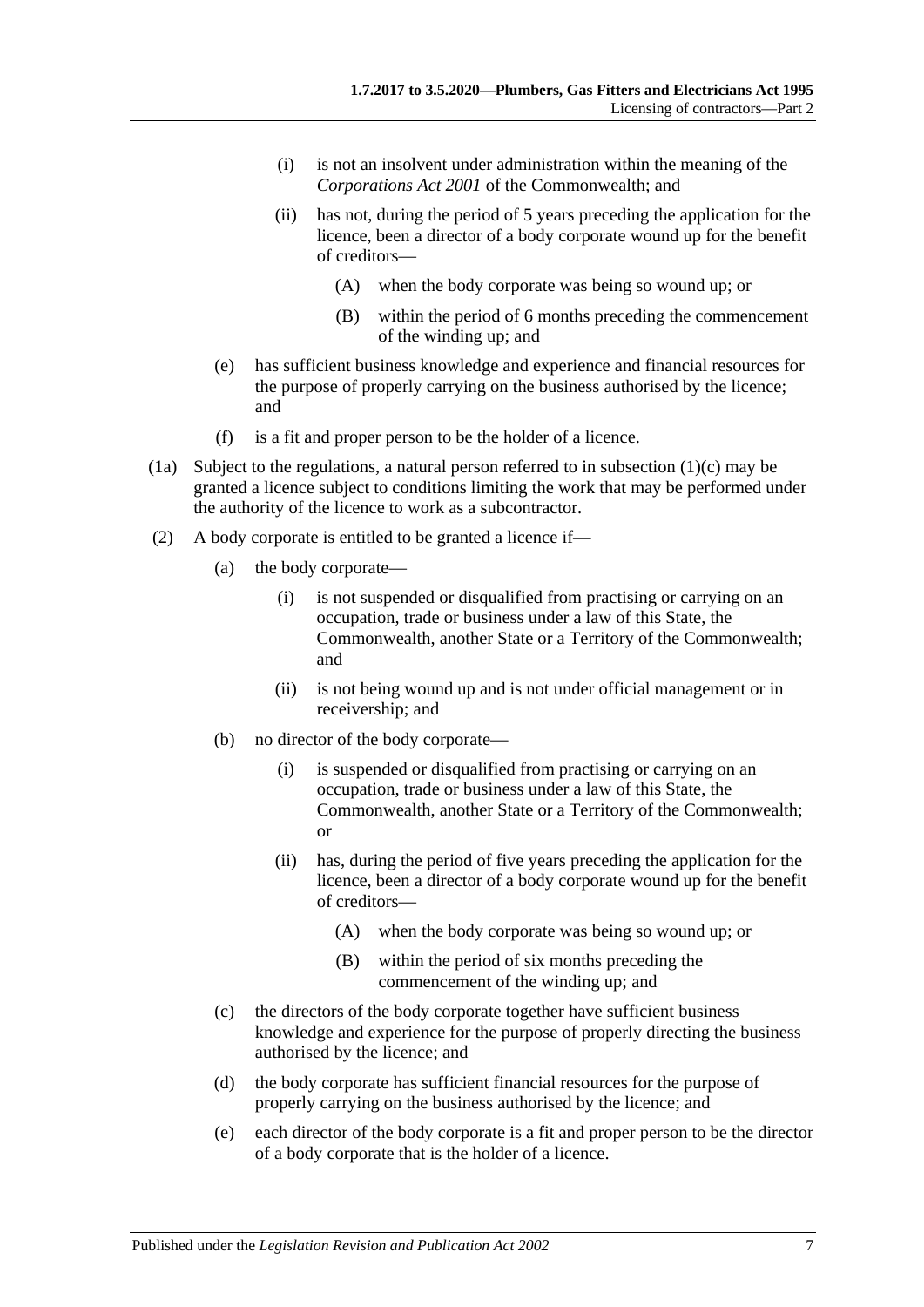- (3) Where, on an application for a licence, the Commissioner—
	- (a) is not satisfied that the applicant meets requirements as to qualifications, business knowledge, experience or financial resources; but
	- (b) is satisfied that the applicant proposes to carry on business as a contractor in partnership with a person who does meet those requirements,

the Commissioner may, subject to the other provisions of this section, grant a licence to the applicant subject to the condition that the applicant not carry on business under the licence except in partnership with that person or some other person approved by the Commissioner.

#### <span id="page-7-0"></span>**10—Appeals**

- (1) An applicant for a licence may appeal to the Court against a decision of the Commissioner refusing the application.
- (2) Subject to [subsection](#page-7-3) (4), an appeal must be instituted within one month of the making of the decision appealed against.
- (3) The Commissioner must, if so required by the applicant, state in writing the reasons for the Commissioner's decision to refuse the application.
- <span id="page-7-3"></span>(4) If the reasons of the Commissioner are not given in writing at the time of making the decision and the applicant (within one month of the making of the decision) requires the Commissioner to state the reasons in writing, the time for instituting an appeal runs from the time at which the applicant receives the written statement of those reasons.

### <span id="page-7-1"></span>**10A—Power of Commissioner to require photograph and information**

The Commissioner may, by notice in writing, require a licensed contractor, within a time fixed by the notice (which may not be less than 28 days after service of the notice)—

- (a) at least once in every 10 years—
	- (i) to attend at a specified place for the purpose of having the contractor's photograph taken; or
	- (ii) to supply the Commissioner with one or more photographs of the contractor as specified by the Commissioner; and
- (b) not more than once in each year—to provide the Commissioner with such evidence as the Commissioner thinks appropriate as to the identity, age and address of the contractor and information about any other specified matters.

#### <span id="page-7-2"></span>**11—Duration of licence and periodic fee and return etc**

- (1) A licence remains in force (except for any period for which it is suspended) until—
	- (a) the licence is surrendered or cancelled; or
	- (b) the licensed contractor dies or, in the case of a licensed body corporate, is dissolved.
- <span id="page-7-4"></span>(2) A licensed contractor must, at intervals fixed by regulation—
	- (a) pay to the Commissioner the fee fixed by regulation; and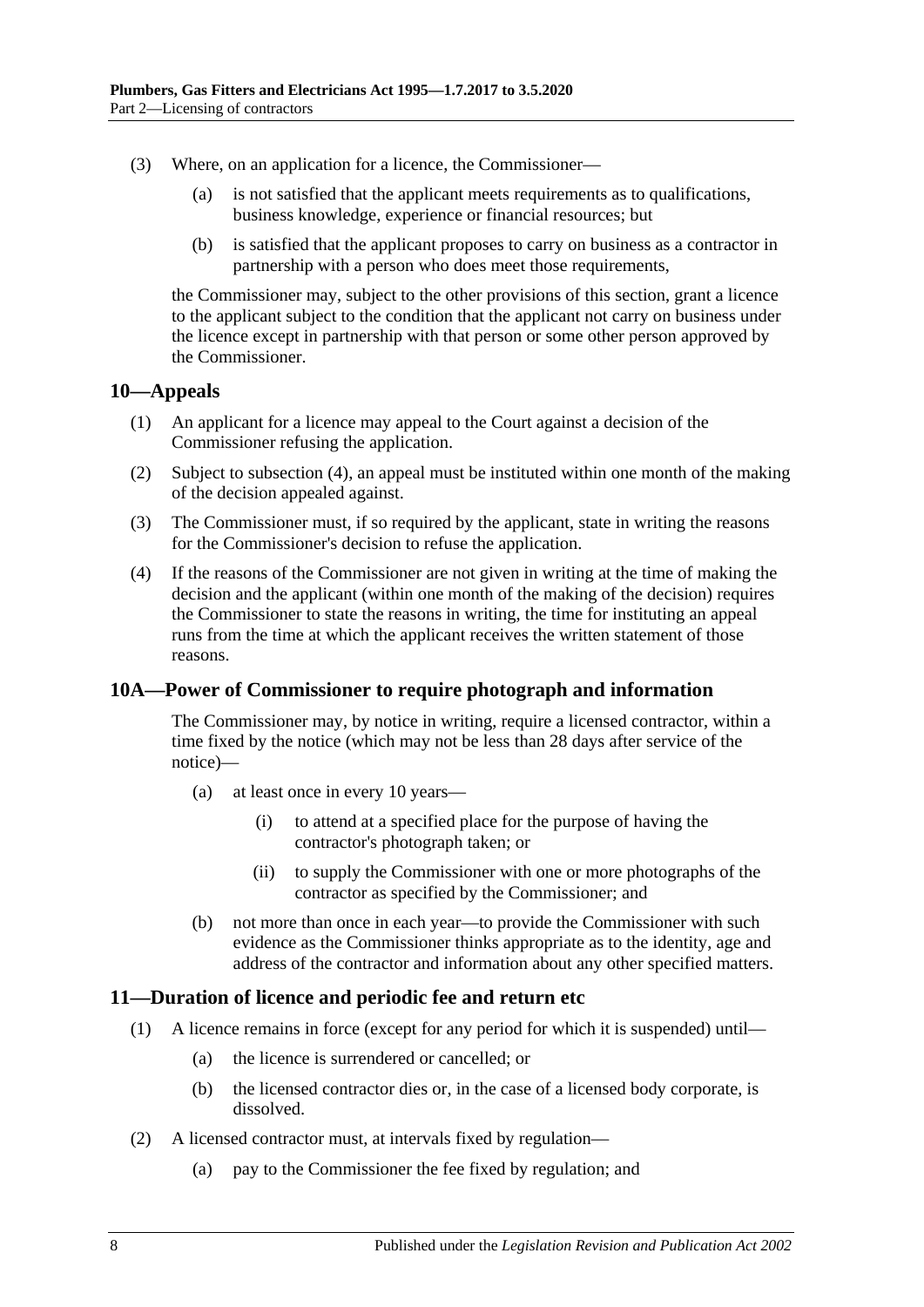- (b) lodge with the Commissioner a return in the manner and form required by the Commissioner.
- (3) If a licensed contractor fails to pay the fee or lodge the return in accordance with [subsection](#page-7-4) (2), or to comply with a notice under [section](#page-7-1) 10A, the Commissioner may, by notice in writing, require the contractor to make good the default.
- (4) If the licensed contractor fails to comply with the notice within 28 days after service of the notice, the contractor's licence is cancelled.
- (5) The Commissioner must notify the contractor in writing of the cancellation of the contractor's licence.
- (6) A licensed contractor may surrender the licence.
- (7) In this section—

*licensed contractor* includes a licensed contractor whose licence has been suspended.

#### <span id="page-8-0"></span>**12—Licensed contractor's work to be carried out by registered worker**

A licensed contractor must ensure that plumbing, gas fitting or electrical work performed in the course of the contractor's business is personally carried out by a registered worker authorised to carry out such work.

Maximum penalty: \$20 000.

## <span id="page-8-1"></span>**Part 3—Registration of workers**

### <span id="page-8-2"></span>**13—Obligation of workers to be registered**

A person must not—

- (a) act as a plumbing worker, a gas fitting worker or an electrical worker except as authorised by registration under this Part; or
- (b) advertise or otherwise hold himself or herself out as being legally entitled, or qualified or competent, to carry out personally plumbing, gas fitting or electrical work unless authorised to carry out that work by registration under this Part.

Maximum penalty:

- (a) for a first or second offence—\$20 000; or
- (b) for a third or subsequent offence—\$20 000 or 12 months imprisonment or both.

#### <span id="page-8-3"></span>**14—Classes of registration**

- (1) There are the following classes of registration for the purposes of this Act:
	- (a) plumbing workers registration—registration authorising a person to act as a plumbing worker;
	- (b) gas fitting workers registration—registration authorising a person to act as a gas fitting worker;
	- (c) electrical workers registration—registration authorising a person to act as an electrical worker;
	- (d) restricted registration—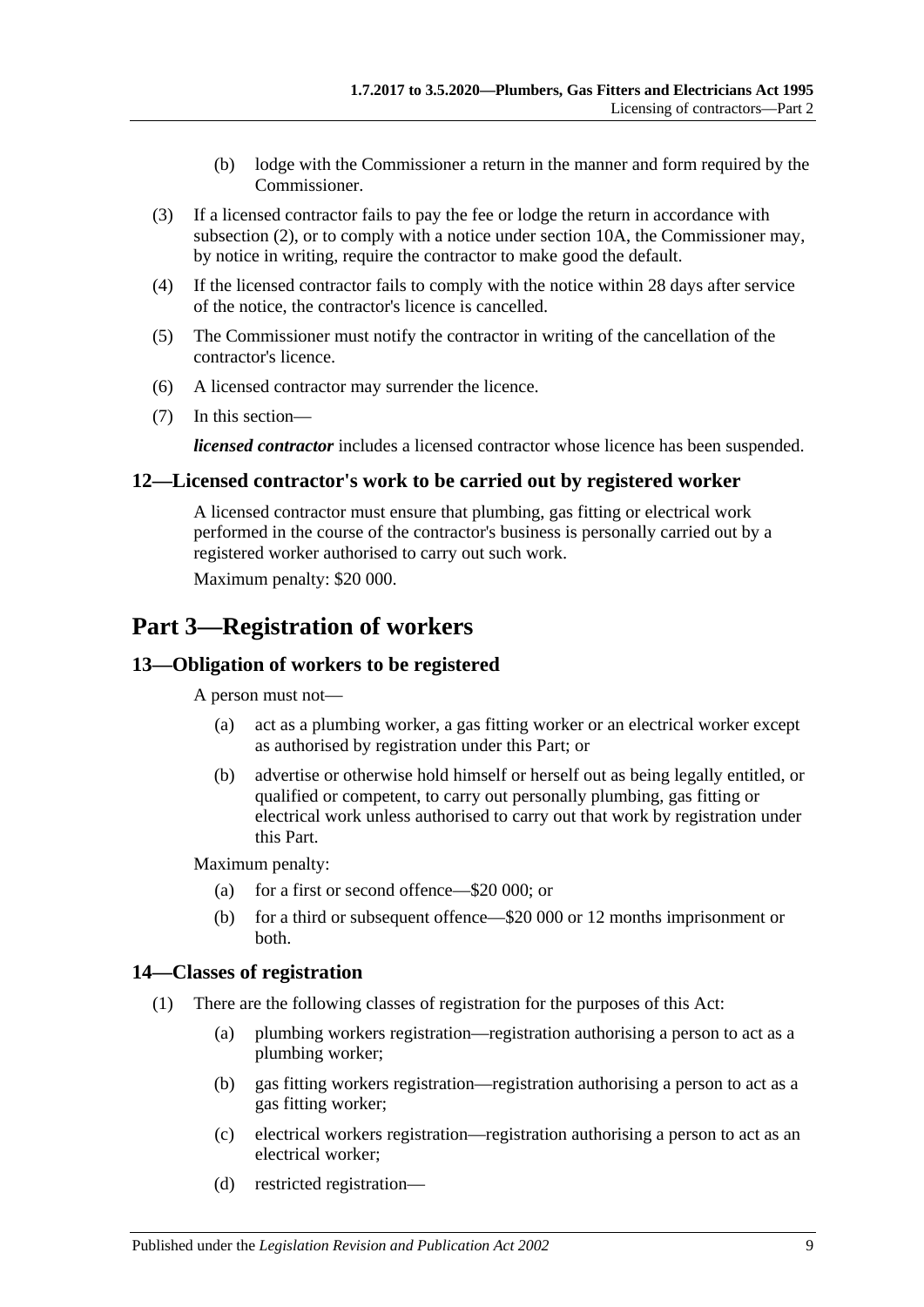- (i) registration as a plumbing worker subject to conditions limiting the work that may be carried out under the authority of the registration—
	- (A) to water plumbing work;
	- (B) to sanitary plumbing work;
	- (C) to draining work;
	- (D) in any other way;
- (ii) registration as a gas fitting worker subject to conditions limiting (in any way) the work that may be carried out under the authority of the registration;
- (iii) registration as an electrical worker subject to conditions limiting (in any way) the work that may be carried out under the authority of the registration.
- (2) Conditions limiting the work that may be carried out under the authority of registration—
	- (a) may be imposed by the Commissioner—
		- (i) on the grant of the registration; or
		- (ii) at any time on application by the registered worker; and
	- (b) may be varied or revoked by the Commissioner at any time on application by the registered worker.

### <span id="page-9-0"></span>**15—Application for registration**

- (1) An application for registration must—
	- (a) be made to the Commissioner in the manner and form approved by the Commissioner; and
	- (b) be accompanied by the fee fixed by regulation.
- (2) An applicant for registration must provide the Commissioner with such evidence as the Commissioner thinks appropriate as to the identity, age and address of the applicant and any other information required by the Commissioner for the purposes of determining the application.
- (3) A certificate of registration will include a photograph of the registered worker; consequently, an applicant for registration may be required by the Commissioner—
	- (a) to attend at a specified place for the purpose of having the applicant's photograph taken; or
	- (b) to supply the Commissioner with one or more photographs of the applicant as specified by the Commissioner.
- (4) If an applicant for registration has previously failed to pay a fee or penalty that became payable under this Act, the Commissioner may require the applicant to pay the whole or a specified part of the fee or penalty.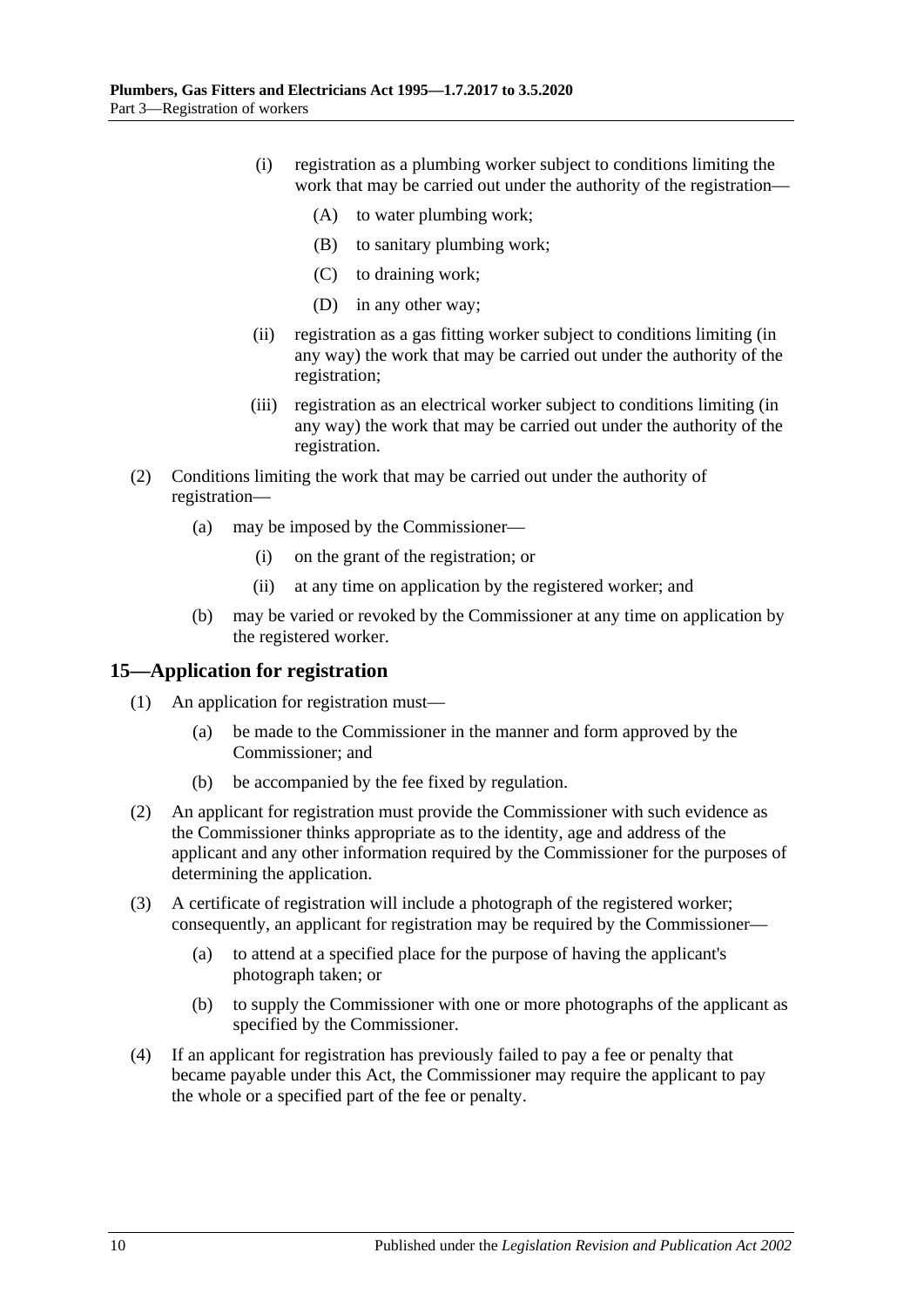- <span id="page-10-3"></span>(5) The Commissioner may, by notice in writing, require an applicant for registration, within a time fixed by the notice (which may not be less than 28 days after service of the notice), to comply with any requirement under this section to the Commissioner's satisfaction.
- (6) If the applicant fails to comply with the notice under [subsection](#page-10-3) (5), the Commissioner may, without further notice, refuse the application but keep the fee that accompanied the application.

#### <span id="page-10-0"></span>**16—Entitlement to be registered**

A natural person is entitled to be registered if the person—

- $(a)$  has—
	- (i) the qualifications and experience required by regulation for the kind of work authorised by the registration; or
	- (ii) subject to the regulations, qualifications and experience that the Commissioner considers appropriate having regard to the kind of work authorised by the registration; and
- (b) is a fit and proper person to be registered.

#### <span id="page-10-1"></span>**17—Appeals**

- (1) An applicant for registration may appeal to the Court against a decision of the Commissioner refusing the application.
- (2) Subject to [subsection](#page-10-4) (4), an appeal must be instituted within one month of the making of the decision appealed against.
- (3) The Commissioner must, if so required by the applicant, state in writing the reasons for the Commissioner's decision to refuse the application.
- <span id="page-10-4"></span>(4) If the reasons of the Commissioner are not given in writing at the time of making the decision and the applicant (within one month of the making of the decision) requires the Commissioner to state the reasons in writing, the time for instituting an appeal runs from the time at which the applicant receives the written statement of those reasons.

### <span id="page-10-2"></span>**17A—Power of Commissioner to require photograph and information**

The Commissioner may, by notice in writing, require a registered worker, within a time fixed by the notice (which may not be less than 28 days after service of the notice)—

- (a) at least once in every 10 years—
	- (i) to attend at a specified place for the purpose of having the worker's photograph taken; or
	- (ii) to supply the Commissioner with one or more photographs of the worker as specified by the Commissioner; and
- (b) not more than once in each year—to provide the Commissioner with such evidence as the Commissioner thinks appropriate as to the identity, age and address of the worker and information about any other specified matters.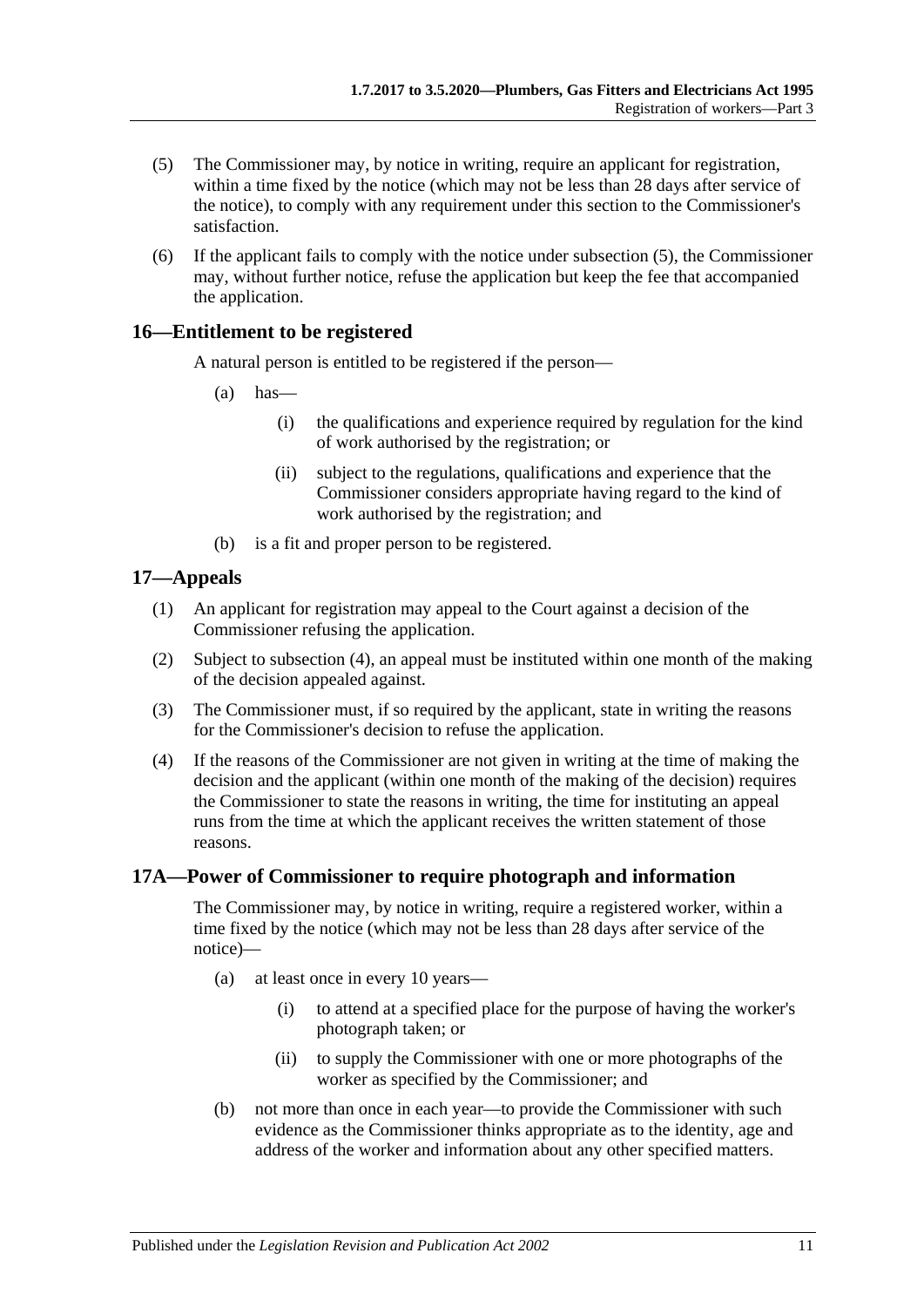### <span id="page-11-0"></span>**18—Duration of registration and periodic fee and return etc**

- (1) Registration remains in force (except for any period for which it is suspended) until—
	- (a) the registration is surrendered or cancelled; or
	- (b) the registered worker dies.
- <span id="page-11-3"></span>(2) A registered worker must, at intervals fixed by regulation—
	- (a) pay to the Commissioner the fee fixed by regulation; and
	- (b) lodge with the Commissioner a return in the manner and form required by the Commissioner.
- (3) If a registered worker fails to pay the fee or lodge the return in accordance with [subsection](#page-11-3) (2), or to comply with a notice under [section](#page-10-2) 17A, the Commissioner may, by notice in writing, require the worker to make good the default.
- (4) If the registered worker fails to comply with the notice within 28 days after service of the notice, his or her registration is cancelled.
- (5) The Commissioner must notify the worker in writing of the cancellation of his or her registration.
- (6) A registered worker may surrender his or her registration.
- (7) In this section—

*registered worker* includes a registered worker whose registration has been suspended.

## <span id="page-11-1"></span>**Part 3A—Suspension or variation of licence or registration in urgent circumstances**

## <span id="page-11-2"></span>**18A—Commissioner may suspend or impose conditions on licence or registration in urgent circumstances**

- (1) If the Commissioner is of the opinion that—
	- (a) there are reasonable grounds to believe that a licensed contractor or a registered worker has engaged or is engaging in conduct that constitutes grounds for disciplinary action under [Part 4;](#page-13-0) and
	- (b) it is likely that the contractor or worker will continue to engage in that conduct; and
	- (c) there is a danger that a person or persons may suffer significant harm, or significant loss or damage, as a result of the conduct unless action is taken urgently,

the Commissioner may, by notice served on the contractor or worker—

- (d) suspend the licence or registration for a specified period (not exceeding 6 months) or until the fulfilment of stipulated conditions; or
- (e) impose conditions on the licence or registration.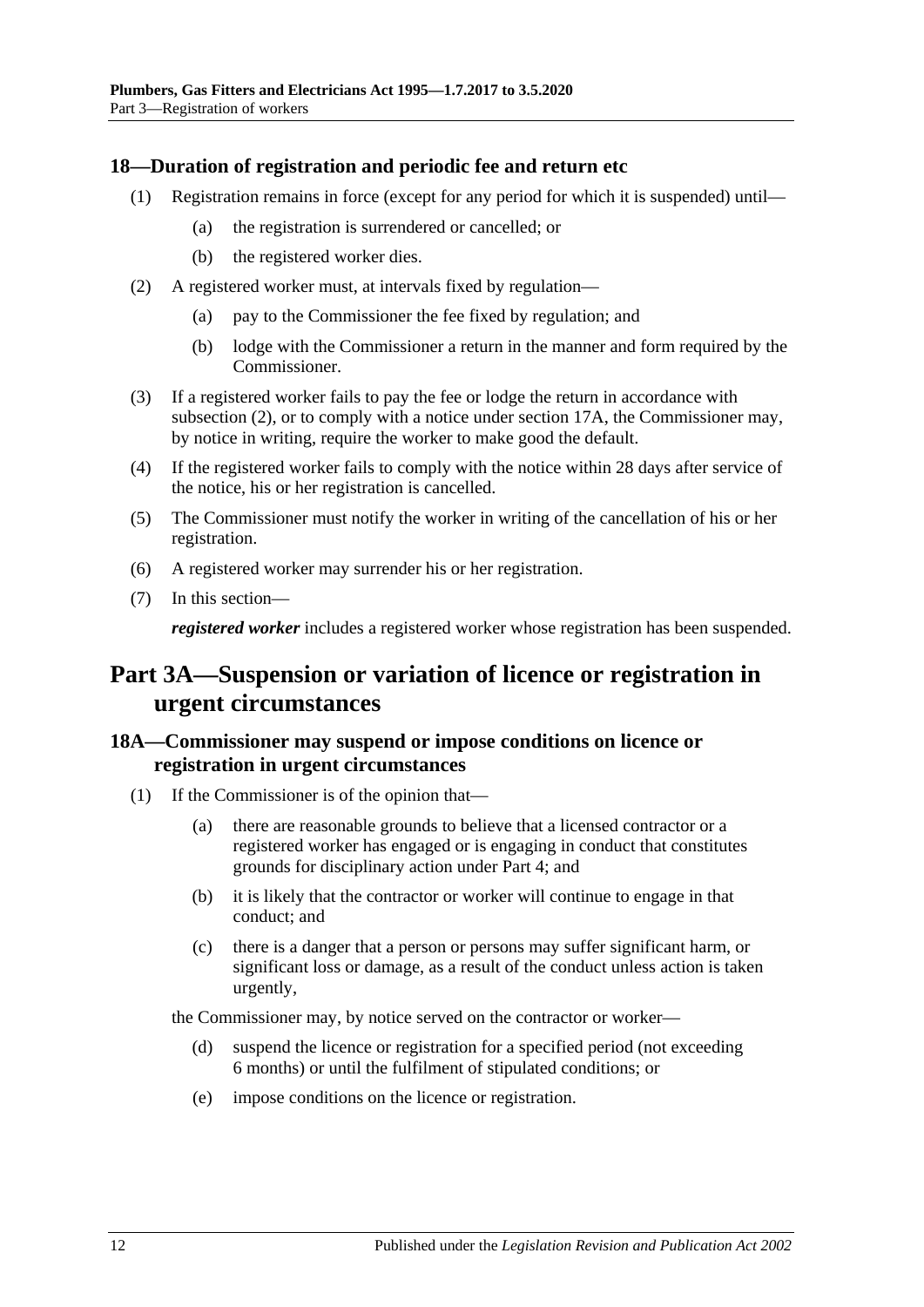- (2) If the Commissioner (on his or her own motion or on an application under [section](#page-4-0) 7 or [14\)](#page-8-3) is satisfied that the facts and circumstances that gave rise to the imposition of conditions on a licence or registration under this section have so altered that the imposition of the conditions is no longer necessary, the Commissioner must, by further notice specifying the date of termination, terminate the imposition of the conditions.
- (3) If, during the suspension of a licence or registration under this section, the Commissioner is satisfied that the facts and circumstances that gave rise to the suspension have so altered that the suspension should be terminated, the Commissioner must, by further notice specifying the date of termination, terminate the suspension without delay and restore the licence or registration to the person (either in the form in which it existed prior to the suspension or subject to new conditions).
- (4) A person whose licence or registration is suspended or made subject to conditions under this section may appeal to the Court against the decision of the Commissioner to suspend the licence or registration or to impose the conditions.
- (5) Subject to [subsection](#page-12-2) (7), an appeal must be instituted within 1 month of the making of the decision appealed against.
- (6) The Commissioner must, if so required by the appellant, state in writing the reasons for the Commissioner's decision.
- <span id="page-12-2"></span>(7) If the reasons of the Commissioner are not given in writing at the time of making the decision and the appellant (within 1 month of the making of the decision) requires the Commissioner to state the reasons in writing, the time for instituting an appeal runs from the time at which the appellant receives the written statement of those reasons.
- (8) The Court must hear and determine an appeal under this section as expeditiously as possible.
- (9) This section applies in relation to conduct occurring before or after the commencement of this section.

## <span id="page-12-0"></span>**Part 3B—Cancellation, suspension or variation of licence or registration**

## <span id="page-12-1"></span>**18B—Commissioner may cancel, suspend or impose conditions on licence or registration**

- (1) If the Commissioner is satisfied that events have occurred such that—
	- (a) a licensed contractor would not be entitled to be so licensed if the person were to apply for the licence; or
	- (b) a registered worker would not be entitled to be so registered if the person were to apply for registration,

the Commissioner may, by notice served on the person—

- (c) cancel the licence or registration; or
- (d) suspend the licence or registration for a specified period or until the fulfilment of stipulated conditions; or
- (e) impose conditions on the licence or registration.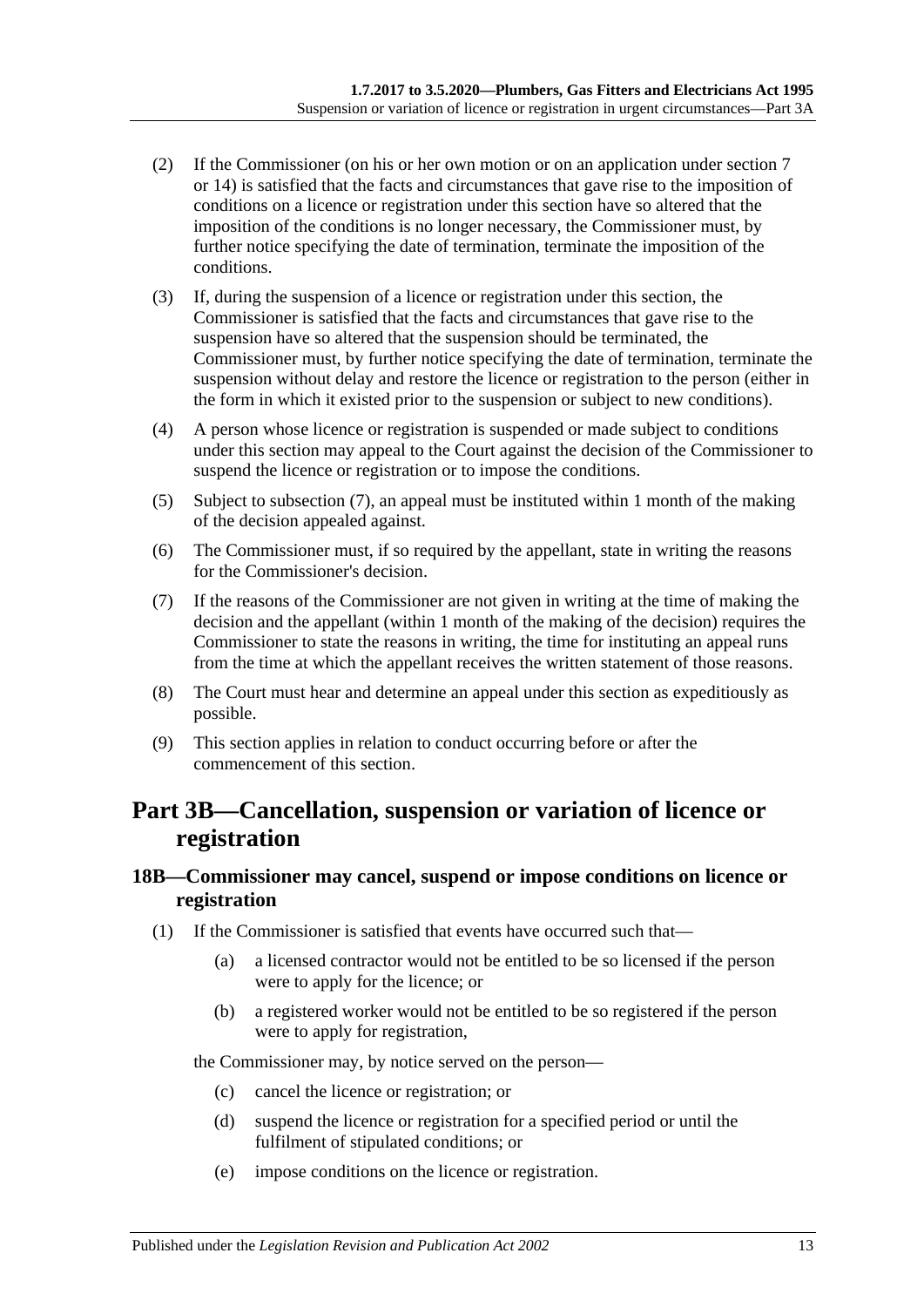- (2) If, during the suspension of a licence or registration under this section, the Commissioner is satisfied that the facts and circumstances that gave rise to the suspension have altered, the Commissioner may, by further notice specifying the date of termination, terminate the suspension and restore the licence or registration to the person (either in the form in which it existed prior to the suspension or subject to new conditions).
- (3) A person whose licence or registration is cancelled, suspended or made subject to conditions under this section may appeal to the Court against the decision of the Commissioner to cancel or suspend the licence or registration or to impose the conditions.
- (4) Subject to [subsection](#page-13-3) (6), an appeal must be instituted within 1 month of the making of the decision appealed against.
- (5) The Commissioner must, if so required by the appellant, state in writing the reasons for the Commissioner's decision.
- <span id="page-13-3"></span>(6) If the reasons of the Commissioner are not given in writing at the time of making the decision and the appellant (within 1 month of the making of the decision) requires the Commissioner to state the reasons in writing, the time for instituting an appeal runs from the time at which the appellant receives the written statement of those reasons.
- (7) The Court must hear and determine an appeal under this section as expeditiously as possible.
- (8) This section applies in relation to conduct occurring before or after the commencement of this section.

## <span id="page-13-0"></span>**Part 4—Discipline**

## <span id="page-13-1"></span>**19—Interpretation of Part**

In this Part—

*contractor* includes—

- (a) a former contractor; and
- (b) a person licensed as a contractor, whether or not carrying on business as a contractor; and
- (c) a person formerly licensed as a contractor;

*director* of a body corporate includes a former director of a body corporate;

*worker* includes—

- (a) a former worker; and
- (b) a person registered as a worker whether or not acting as a worker; and
- (c) a person formerly registered as a worker.

### <span id="page-13-2"></span>**20—Cause for disciplinary action**

- (1) There is proper cause for disciplinary action against a contractor if—
	- (a) licensing of the contractor was improperly obtained; or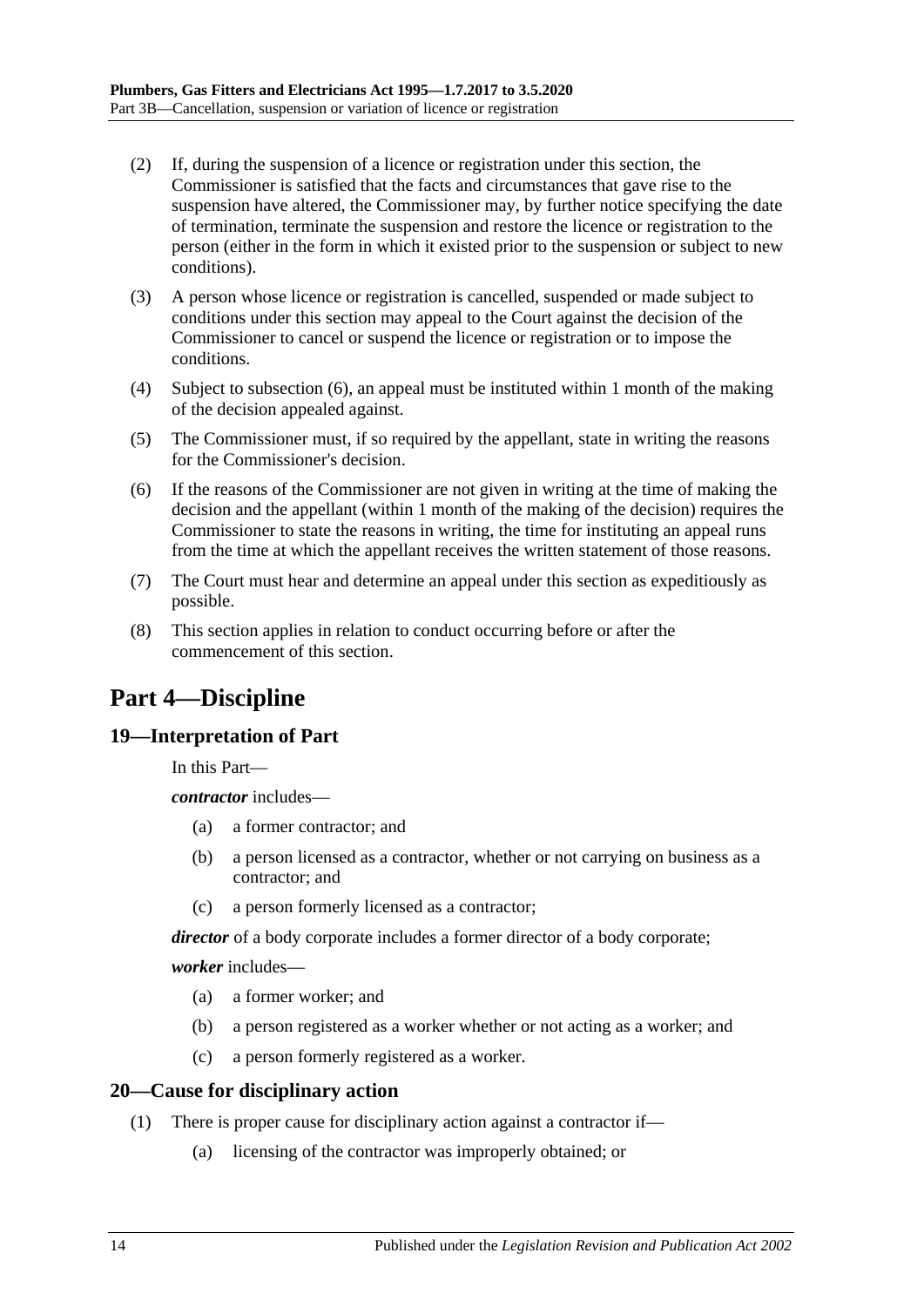- (b) the contractor has acted contrary to an assurance accepted by the Commissioner under the *[Fair Trading Act](http://www.legislation.sa.gov.au/index.aspx?action=legref&type=act&legtitle=Fair%20Trading%20Act%201987) 1987*; or
- (c) the contractor or another person has acted contrary to this Act or otherwise unlawfully, or improperly, negligently or unfairly, in the course of conducting, or being employed or otherwise engaged in, the business of the contractor; or
- (d) events have occurred such that the contractor would not be entitled to be licensed as a contractor if the contractor were to apply for a licence.
- (2) There is proper cause for disciplinary action against a worker if—
	- (a) registration of the worker was improperly obtained; or
	- (b) the worker has acted unlawfully, improperly, negligently or unfairly in the course of acting as a worker.
- (3) Disciplinary action may be taken against each director of a body corporate that is a contractor if there is proper cause for disciplinary action against the body corporate.
- (4) Disciplinary action may not be taken against a person in relation to the act or default of another if that person could not reasonably be expected to have prevented the act or default.
- (5) This section applies in relation to conduct occurring before or after the commencement of this Act.

#### <span id="page-14-0"></span>**21—Complaints**

The Commissioner or any other person may lodge with the Court a complaint setting out matters that are alleged to constitute grounds for disciplinary action under this Part.

### <span id="page-14-1"></span>**22—Hearing by Court**

- (1) On the lodging of a complaint, the Court may conduct a hearing for the purpose of determining whether the matters alleged in the complaint constitute grounds for disciplinary action under this Part.
- (2) Without limiting the usual powers of the Court, the Court may during the hearing—
	- (a) allow an adjournment to enable the Commissioner to investigate or further investigate matters to which the complaint relates; and
	- (b) allow the modification of the complaint or additional allegations to be included in the complaint subject to any conditions as to adjournment and notice to parties and other conditions that the Court may think fit to impose.

#### <span id="page-14-2"></span>**23—Participation of assessors in disciplinary proceedings**

In any proceedings under this Part, the Court will, if a Judge of the Court so determines, sit with assessors selected in accordance with [Schedule 1.](#page-22-0)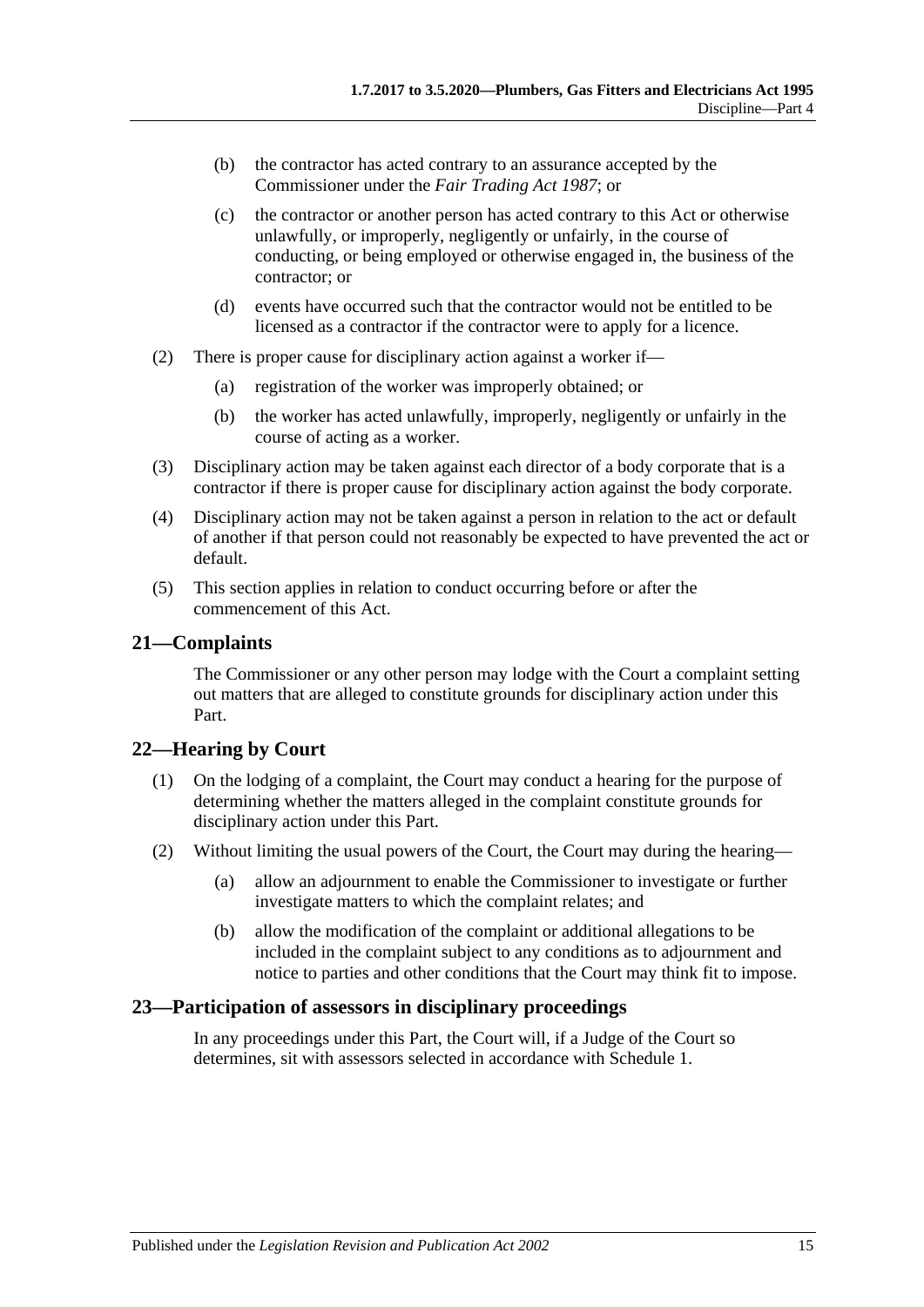### <span id="page-15-0"></span>**24—Disciplinary action**

- (1) On the hearing of a complaint, the Court may, if it is satisfied on the balance of probabilities that there is proper cause for taking disciplinary action against the person to whom the complaint relates, by an order or orders do one or more of the following:
	- (a) reprimand the person;
	- (b) impose a fine not exceeding \$20 000 on the person;
	- (c) in the case of a person who is licensed as a contractor or registered as a worker—
		- (i) impose conditions or further conditions on the licence or registration;
		- (ii) suspend the licence or registration for a specified period or until the fulfilment of stipulated conditions or until further order;
		- (iii) cancel the licence or registration;
	- (d) disqualify the person from being licensed or registered under this Act;
	- (e) prohibit the person from being employed or otherwise engaged in the business of a contractor;
	- (f) prohibit the person from being a director of a body corporate that is a contractor.
- (2) The Court may—
	- (a) stipulate that a disqualification or prohibition is to apply—
		- (i) permanently; or
		- (ii) for a specified period; or
		- (iii) until the fulfilment of stipulated conditions; or
		- (iv) until further order; or
	- (b) stipulate that an order relating to a person is to have effect at a specified future time.
- $(3)$  If—
	- (a) a person has been found guilty of an offence; and
	- (b) the circumstances of the offence form, in whole or in part, the subject matter of the complaint,

the person is not liable to a fine under this section in respect of conduct giving rise to the offence.

## <span id="page-15-1"></span>**25—Contravention of orders**

If a person—

- (a) is employed or otherwise engages in the business of a contractor; or
- (b) becomes a director of a body corporate that is a contractor,

in contravention of an order of the Court, that person and the contractor are each guilty of an offence.

Maximum penalty: \$35 000 or imprisonment for 6 months.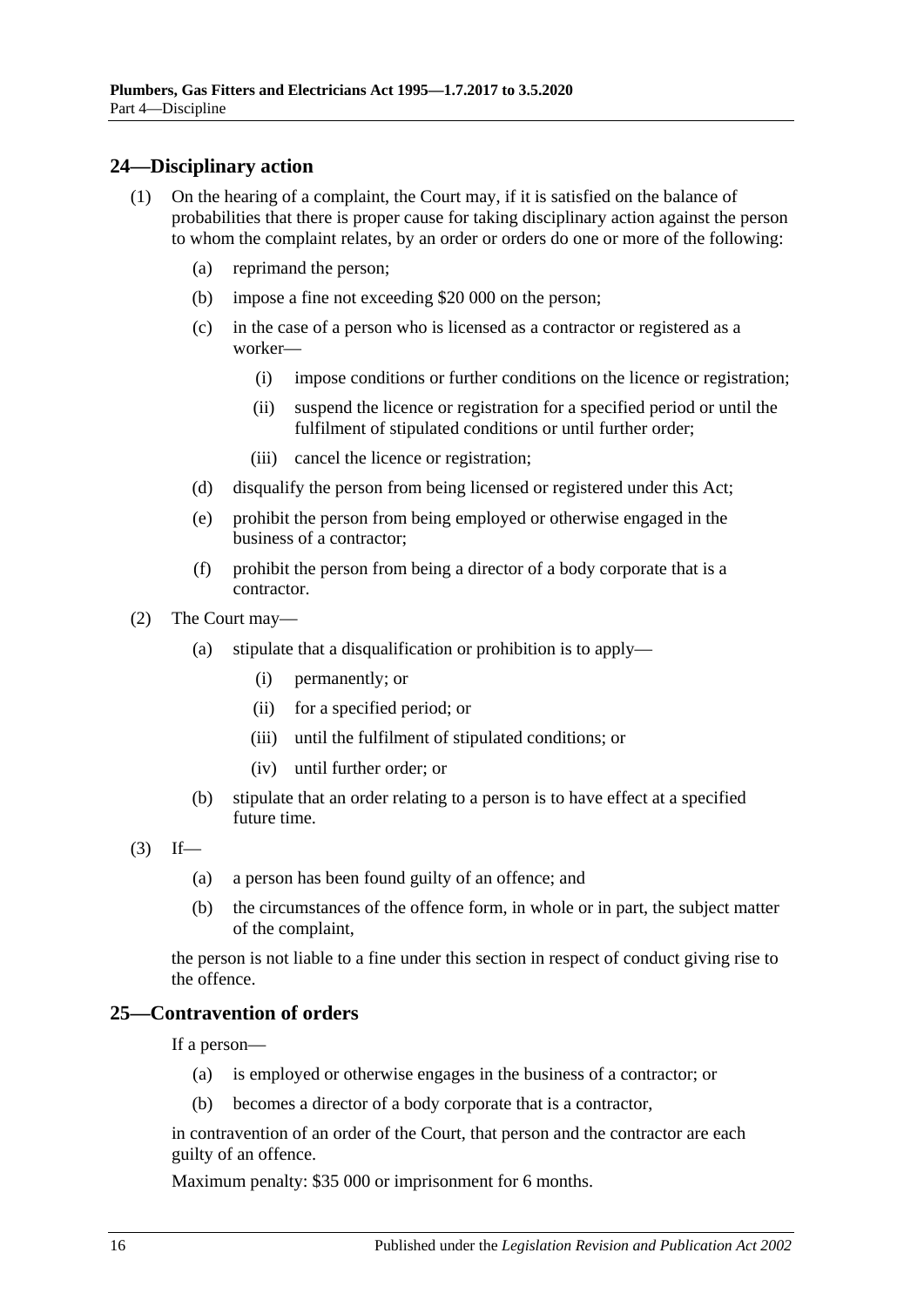## <span id="page-16-0"></span>**Part 6—Miscellaneous**

## <span id="page-16-1"></span>**27—Delegations**

- (1) The Commissioner may delegate any of the Commissioner's functions or powers under this Act—
	- (a) to a person employed in the Public Service; or
	- (b) to the person for the time being holding a specified position in the Public Service; or
	- (c) to any other person under an agreement under this Act between the Commissioner and an organisation representing the interests of persons affected by this Act.
- (2) The Minister may delegate any of the Minister's functions or powers under this Act (except the power to direct the Commissioner).
- (3) A delegation under this section—
	- (a) must be in writing; and
	- (b) may be conditional or unconditional; and
	- (c) is revocable at will; and
	- (d) does not prevent the delegator from acting in any matter.

### <span id="page-16-2"></span>**28—Agreement with professional organisation**

- (1) The Commissioner may, with the approval of the Minister, make an agreement with an organisation representing the interests of persons affected by this Act under which the organisation undertakes a specified role in the administration or enforcement of this Act.
- (2) The agreement—
	- (a) must be in writing and executed by the Commissioner and the organisation; and
	- (b) may contain delegations by the Commissioner of functions or powers under this Act or the *[Fair Trading Act](http://www.legislation.sa.gov.au/index.aspx?action=legref&type=act&legtitle=Fair%20Trading%20Act%201987) 1987*; and
	- (c) must set out any conditions governing the performance or exercise of functions or powers conferred on the organisation; and
	- (d) must make provision for the variation and termination of the agreement by the Commissioner with the approval of the Minister or the organisation.
- (3) The Commissioner may not delegate any of the following for the purposes of the agreement:
	- (a) functions or powers under [Part 2](#page-3-2) or [3;](#page-8-1)
	- (b) power to request the Commissioner of Police to investigate and report on matters under this Part;
	- (c) power to commence a prosecution for an offence against this Act.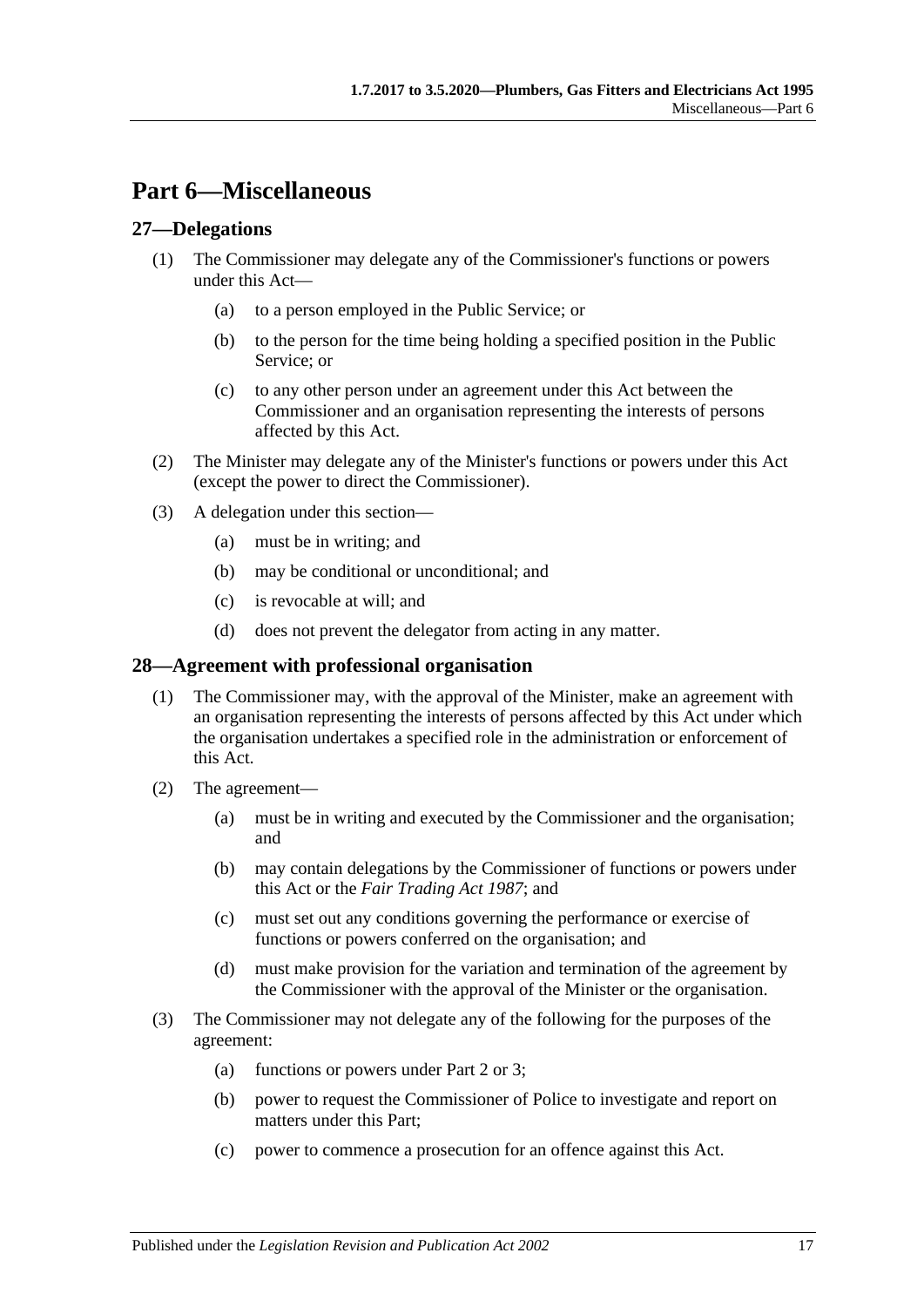- (4) A delegation by the Commissioner for the purposes of the agreement—
	- (a) has effect subject to the conditions specified in the agreement; and
	- (b) may be varied or revoked by the Commissioner in accordance with the terms of the agreement; and
	- (c) does not prevent the Commissioner from acting in any matter.
- (5) The Minister must, within six sitting days after the making of the agreement, cause a copy of the agreement to be laid before both Houses of Parliament.

#### <span id="page-17-0"></span>**29—Exemptions**

- (1) The Minister may, on application by a person, exempt the person from compliance with a specified provision of this Act.
- (2) An exemption is subject to the conditions (if any) imposed by the Minister.
- (3) The Minister may, at his or her discretion, vary or revoke an exemption.
- (4) The grant or a variation or revocation of an exemption must be notified in the Gazette.

#### <span id="page-17-1"></span>**30—Registers**

- (1) The Commissioner must keep—
	- (a) a register of persons licensed as contractors; and
	- (b) a register of persons registered as workers.
- (2) The Commissioner must record on the register—
	- (a) disciplinary action taken against a person under this Act; and
	- (b) a note of any assurance accepted by the Commissioner under the *[Fair](http://www.legislation.sa.gov.au/index.aspx?action=legref&type=act&legtitle=Fair%20Trading%20Act%201987)  [Trading Act](http://www.legislation.sa.gov.au/index.aspx?action=legref&type=act&legtitle=Fair%20Trading%20Act%201987) 1987* in relation to a licensed contractor.
- (2a) If any of the following events occur in relation to a person who is licensed as a contractor, or is a director of a body corporate that is licensed as a contractor, the Commissioner may record a note of the event on the register:
	- (a) the person is suspended or disqualified from practising or carrying on an occupation, trade or business under a law of this State, the Commonwealth, another State or a Territory of the Commonwealth;
	- (b) the person becomes an insolvent under administration within the meaning of the *Corporations Act 2001* of the Commonwealth;
	- (c) a body corporate is wound up for the benefit of creditors and the person was a director of the body corporate—
		- (i) when the body corporate was being so wound up; or
		- (ii) within the period of 6 months preceding the commencement of the winding up;
	- (d) the person, being a body corporate, is being wound up or is under official management or in receivership.
- (3) A person may inspect a register on payment of the fee fixed by regulation.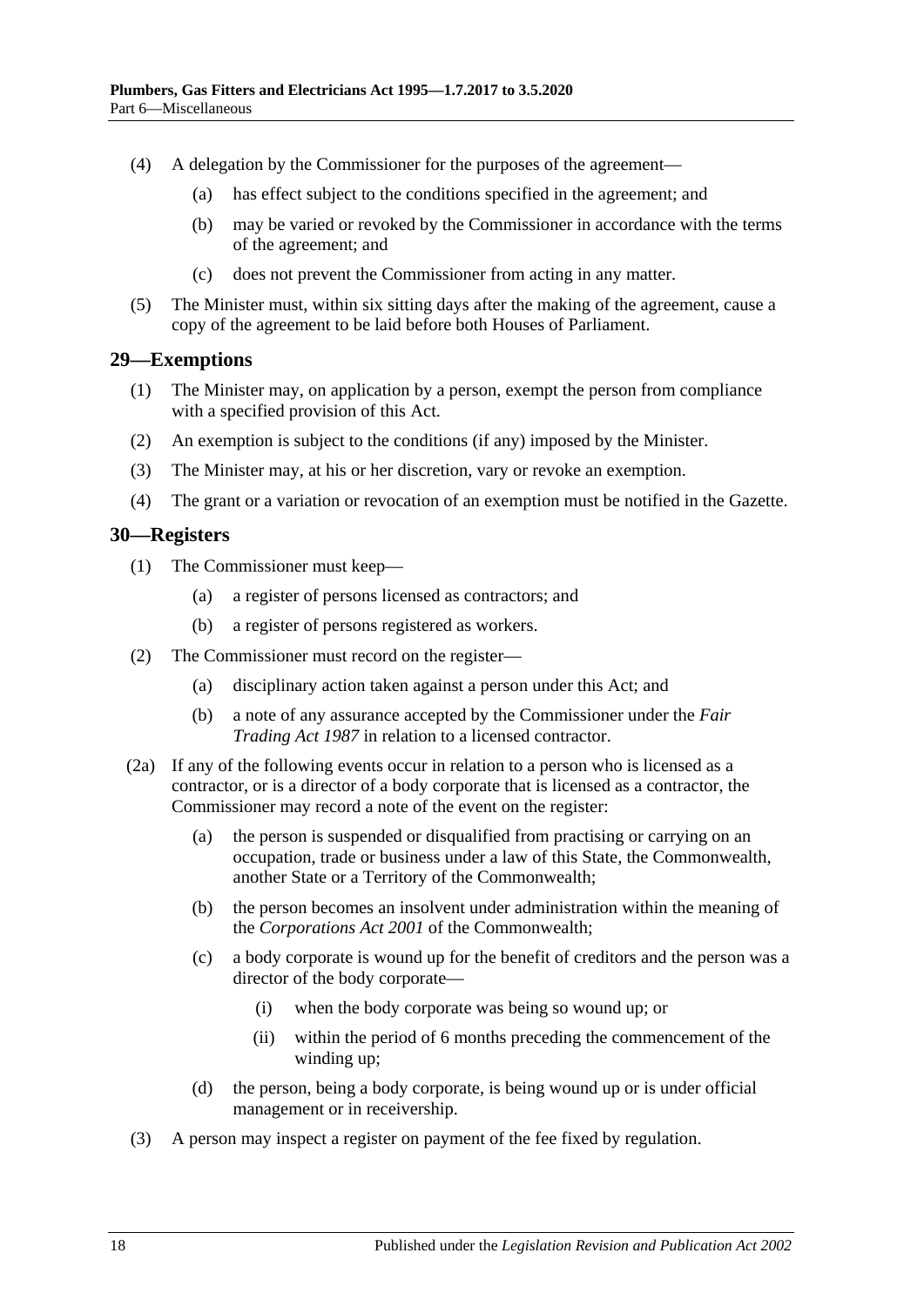### <span id="page-18-0"></span>**31—Commissioner and proceedings before Court**

- (1) The Commissioner is entitled to be joined as a party to any proceedings of the Court under this Act.
- (2) The Commissioner may appear personally in any such proceedings or may be represented at the proceedings by counsel or a person employed in the Public Service.

#### <span id="page-18-1"></span>**32—False or misleading information**

A person must not make a statement that is false or misleading in a material particular (whether by reason of the inclusion or omission of any particular) in any information provided, or record kept, under this Act.

Maximum penalty:

- (a) If the person made the statement knowing that it was false or misleading—\$10 000.
- (b) In any other case—\$2 500.

#### <span id="page-18-2"></span>**33—Name in which contractor may carry on business**

A licensed contractor must not carry on business as a contractor except in the name in which the contractor is licensed or in a business name registered by the contractor under the *Business Names Registration Act 2011* of the Commonwealth of which the Commissioner has been given prior notice in writing.

Maximum penalty: \$2 500.

Expiation fee: \$80.

#### <span id="page-18-5"></span><span id="page-18-3"></span>**33A—Publication of advertisements**

(1) A licensed contractor must not publish, or cause to be published, an advertisement relating to the business carried on under the authority of the licence unless the advertisement specifies the contractor's licence number.

Maximum penalty: \$2 500.

Expiation fee: \$80.

(2) [Subsection](#page-18-5) (1) does not apply in relation to an advertisement offering or seeking applications for employment or directed to other licensed contractors.

### <span id="page-18-4"></span>**33B—Requirements for contracts for domestic plumbing, gas fitting or electrical work that contain a charging clause**

- <span id="page-18-6"></span>(1) If a contract entered into to perform plumbing, gas fitting or electrical work on domestic property contains a charging clause, the following requirements must be complied with:
	- (a) the contract must be in writing;
	- (b) the contract must set out in full all the contractual terms;
	- (c) the contract must set out the name in which the contractor carries on business under the contractor's licence, the contractor's licence number and the names and licence numbers of any other persons with whom the contractor carries on business as a contractor in partnership;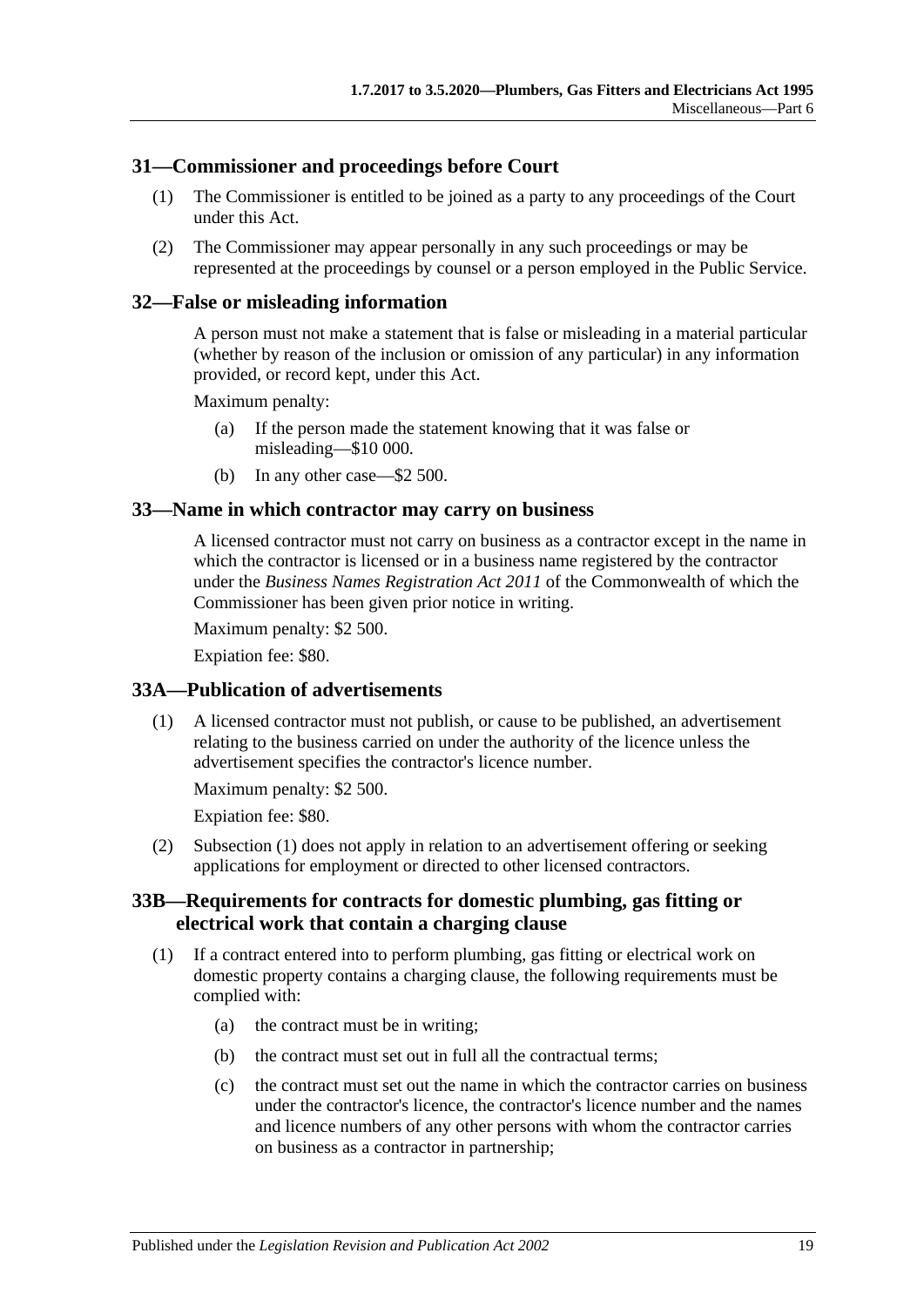- (d) the contract must comply with any requirements of the regulations as to the contents of such contracts;
- (e) the contract must be signed by the contractor and the property owner personally or through an agent authorised to act on behalf of the contractor or property owner;
- (f) the property owner must be given a copy of the signed contract as soon as reasonably practicable after it has been signed by both parties together with a notice in the prescribed form containing the prescribed information;
- (g) the copy of the contract and the notice given to the property owner must (apart from signatures or initials) be readily legible.
- (2) If any of the requirements of [subsection](#page-18-6) (1) is not complied with, the contractor is guilty of an offence.

Maximum penalty: \$5 000.

(3) In this section—

*charging clause* means a clause in a contract for the performance of plumbing, gas fitting or electrical work that gives the contractor the party to the contract a legal right to lodge a caveat over the property on which the contractor is performing work under the contract;

*domestic property* means a house or other building intended for occupation as a place of residence but does not include property of a class prescribed by regulation.

### <span id="page-19-0"></span>**34—Statutory declaration**

Where a person is required to provide information to the Commissioner, the Commissioner may require the information to be verified by statutory declaration and, in that event, the person will not be taken to have provided the information as required unless it has been verified in accordance with the requirements of the Commissioner.

#### <span id="page-19-1"></span>**35—Investigations**

The Commissioner of Police must, at the request of the Commissioner, investigate and report on any matter relevant to—

- (a) the determination of an application under this Act; or
- (b) a matter that might constitute proper cause for disciplinary action under this Act.

#### <span id="page-19-2"></span>**36—General defence**

It is a defence to a charge of an offence against this Act if the defendant proves that the offence was not committed intentionally and did not result from any failure on the part of the defendant to take reasonable care to avoid the commission of the offence.

### <span id="page-19-3"></span>**37—Liability for act or default of officer, employee or agent**

For the purposes of this Act, an act or default of an officer, employee or agent of a person carrying on a business will be taken to be an act or default of that person unless it is proved that the officer, employee or agent acted outside the scope of his or her actual, usual and ostensible authority.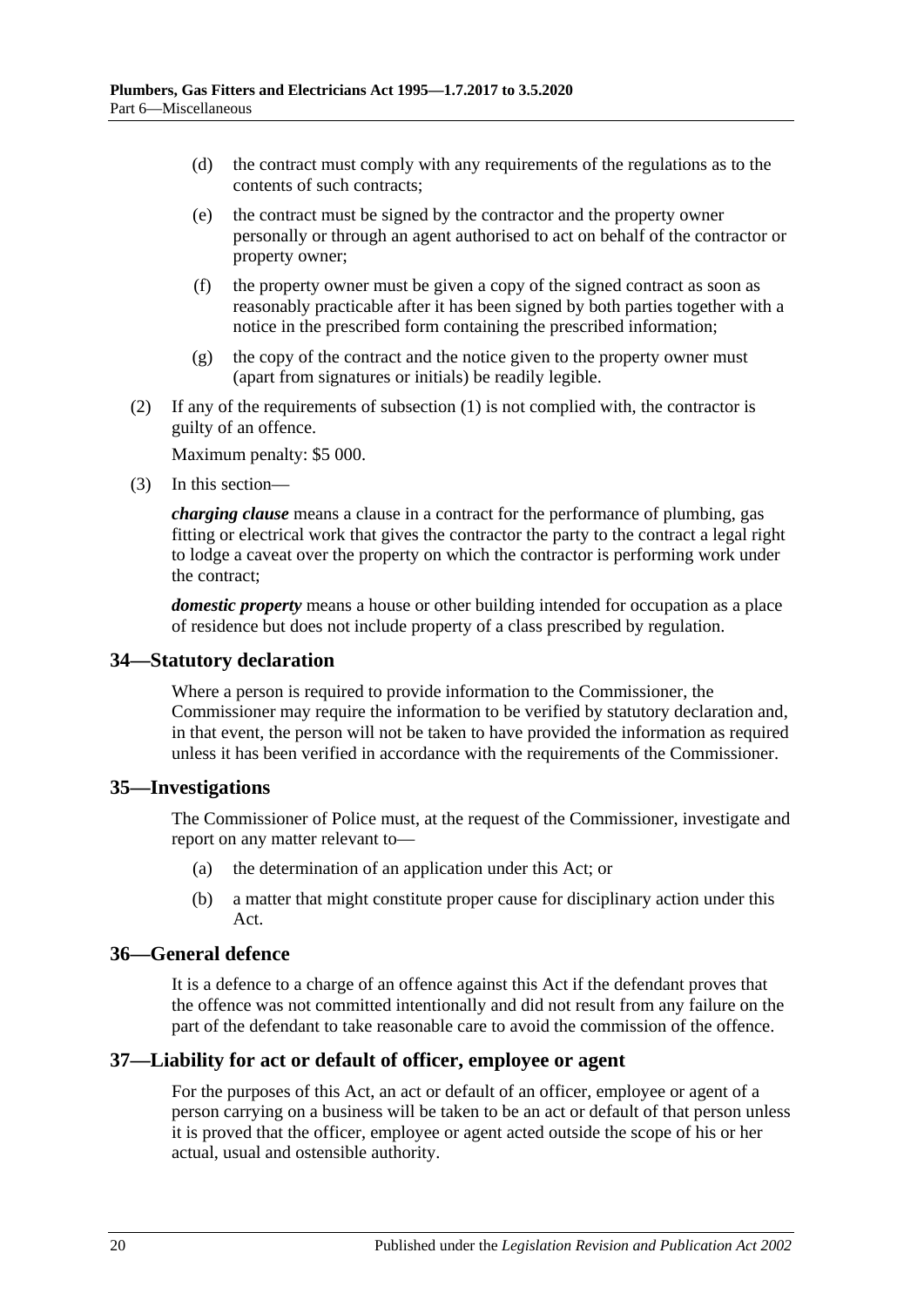### <span id="page-20-0"></span>**39—Continuing offence**

- (1) A person convicted of an offence against a provision of this Act in respect of a continuing act or omission—
	- (a) is liable, in addition to the penalty otherwise applicable to the offence, to a penalty for each day during which the act or omission continued of not more than one-tenth of the maximum penalty prescribed for that offence; and
	- (b) is, if the act or omission continues after the conviction, guilty of a further offence against the provision and liable, in addition to the penalty otherwise applicable to the further offence, to a penalty for each day during which the act or omission continued after the conviction of not more than one-tenth of the maximum penalty prescribed for the offence.
- (2) Where an offence consists of an omission to do something that is required to be done, the omission will be taken to continue for as long as the thing required to be done remains undone after the end of the period for compliance with the requirement.

#### <span id="page-20-1"></span>**40—Prosecutions**

- (1) Proceedings for an offence against this Act must be commenced—
	- (a) in the case of an expiable offence—within the time limits prescribed for expiable offences by the *[Summary Procedure Act](http://www.legislation.sa.gov.au/index.aspx?action=legref&type=act&legtitle=Summary%20Procedure%20Act%201921) 1921*;
	- (b) in any other case—within 2 years of the date on which the offence is alleged to have been committed or, with the authorisation of the Minister, at a later time within 5 years of that date.
- (2) A prosecution for an offence against this Act cannot be commenced except by—
	- (a) the Commissioner; or
	- (b) an authorised officer under the *[Fair Trading Act](http://www.legislation.sa.gov.au/index.aspx?action=legref&type=act&legtitle=Fair%20Trading%20Act%201987) 1987*; or
	- (c) a person who has the consent of the Minister to commence the prosecution.
- (3) In any proceedings, an apparently genuine document purporting to be a certificate of the Minister certifying authorisation of, or consent to, a prosecution for an offence against this Act will be accepted, in the absence of proof to the contrary, as proof of the authorisation or consent.

### <span id="page-20-2"></span>**41—Evidence**

In any proceedings, an apparently genuine document purporting to be a certificate of the Commissioner certifying—

- (a) that a person was or was not licensed as a contractor on a specified date; or
- (b) that a person was or was not registered as a worker on a specified date,

will be accepted, in the absence of proof to the contrary, as proof of the matters so certified.

### <span id="page-20-3"></span>**42—Service of documents**

- (1) Subject to this Act, a notice or document required or authorised by this Act to be given to or served on a person may—
	- (a) be served on the person personally; or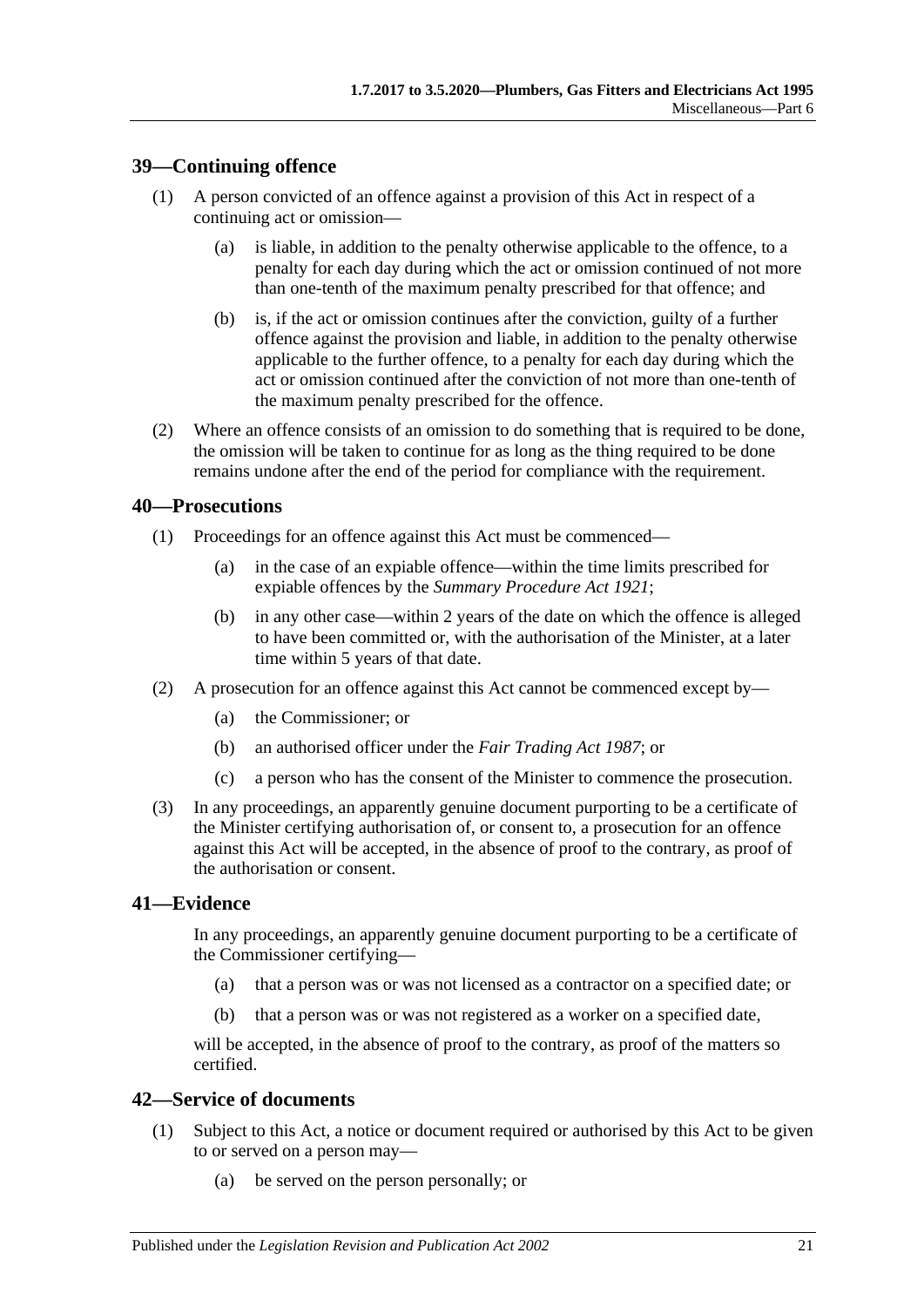- (b) be posted in an envelope addressed to the person—
	- (i) at the person's last known address; or
	- (ii) where the person is a licensed contractor or registered worker—at the person's address for service; or
- (c) where the person is a licensed contractor—be left for the person at the address for service with someone apparently over the age of 16 years; or
- (d) be transmitted by facsimile transmission to a facsimile number provided by the person (in which case the notice or document will be taken to have been given or served at the time of transmission).
- (2) The address for service of a licensed contractor or registered worker is the address of which the Commissioner has been last notified in writing by the contractor or worker as the contractor's or worker's address for service.

### <span id="page-21-0"></span>**43—Annual report**

- (1) The Commissioner must, on or before 31 October in each year, submit to the Minister a report on the administration of this Act during the period of 12 months ending on the preceding 30 June.
- (2) The Minister must, within six sitting days after receipt of the report, cause a copy of the report to be laid before each House of Parliament.

#### <span id="page-21-2"></span><span id="page-21-1"></span>**44—Regulations**

- (1) The Governor may make such regulations as are contemplated by, or necessary or expedient for the purposes of, this Act.
- (2) Without limiting the generality of [subsection](#page-21-2) (1), the regulations may—
	- (a) require licensed contractors or registered workers to comply with a code of conduct or practice;
	- (b) fix fees to be paid in respect of any matter under this Act and provide for the recovery, refund, waiver or reduction of such fees;
	- (c) exempt (conditionally or unconditionally) classes of persons or activities from the application of this Act or specified provisions of this Act;
	- (d) impose a penalty (not exceeding \$2 500) for contravention of, or non-compliance with, a regulation;
	- (e) fix expiation fees, not exceeding \$210, for alleged offences against the regulations.
- (3) Regulations under this Act—
	- (a) may be of general application or limited application;
	- (b) may make different provision according to the matters or circumstances to which they are expressed to apply;
	- (c) may provide that a matter or thing in respect of which regulations may be made is to be determined according to the discretion of the Commissioner or the Minister.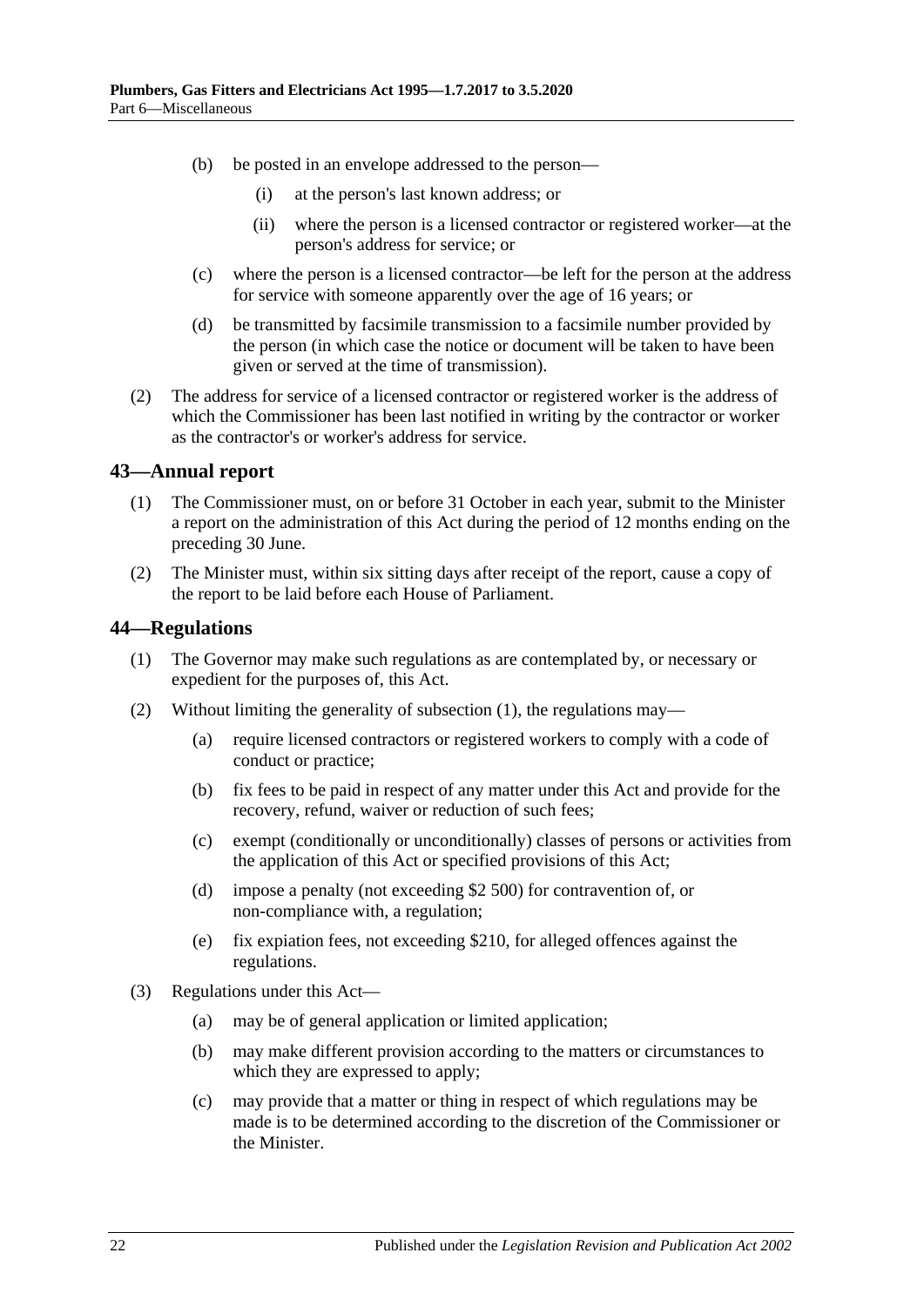- (4) The regulations may operate by reference to a specified code as in force at a specified time or as in force from time to time.
- (5) If a code is referred to in the regulations—
	- (a) a copy of the code must be kept available for inspection by members of the public, without charge and during normal office hours, at an office determined by the Minister; and
	- (b) evidence of the contents of the code may be given in any legal proceedings by production of a document apparently certified by the Minister to be a true copy of the code.

## <span id="page-22-0"></span>**Schedule 1—Appointment and selection of assessors for Court**

- <span id="page-22-3"></span>(1) The Minister must establish a panel of persons who may sit as assessors consisting of persons representative of persons involved in work regulated under this Act.
- (2) The Minister must establish a panel of persons who may sit as assessors consisting of persons representative of members of the public who deal with persons referred to in [subclause](#page-22-3) (1).
- (3) A member of a panel is to be appointed by the Minister for a term of office not exceeding three years and on conditions determined by the Minister and specified in the instrument of appointment.
- (4) A member of a panel is, on the expiration of a term of office, eligible for reappointment.
- (5) Subject to [subclause](#page-22-4) (6), if assessors are to sit with the Court in proceedings under [Part 4,](#page-13-0) a Judge of the Court on the complaint must select one member from each of the panels to sit with the Court in the proceedings.
- <span id="page-22-4"></span>(6) A member of a panel who has a personal or a direct or indirect pecuniary interest in a matter before the Court is disqualified from participating in the hearing of the matter.
- (7) If an assessor dies or is for any reason unable to continue with any proceedings, the Court constituted of the judicial officer who is presiding at the proceedings and the other assessor may, if the judicial officer so determines, continue and complete the proceedings.

## <span id="page-22-1"></span>**Schedule 2—Transitional provisions**

### <span id="page-22-2"></span>**2—Transitional**

(1) In this clause—

#### *former provisions* means—

- (a) the *[Electrical Workers and Contractors Licensing Act](http://www.legislation.sa.gov.au/index.aspx?action=legref&type=act&legtitle=Electrical%20Workers%20and%20Contractors%20Licensing%20Act%201966) 1966*;
- (b) section 28 of the *[Gas Act](http://www.legislation.sa.gov.au/index.aspx?action=legref&type=act&legtitle=Gas%20Act%201988) 1988*;
- (c) section 17B of the *[Sewerage Act](http://www.legislation.sa.gov.au/index.aspx?action=legref&type=act&legtitle=Sewerage%20Act%201929) 1929*;
- (d) paragraph XIV of section 10(1) of the *[Waterworks Act](http://www.legislation.sa.gov.au/index.aspx?action=legref&type=act&legtitle=Waterworks%20Act%201932) 1932*;
- (e) regulations under any of the above Acts or provisions.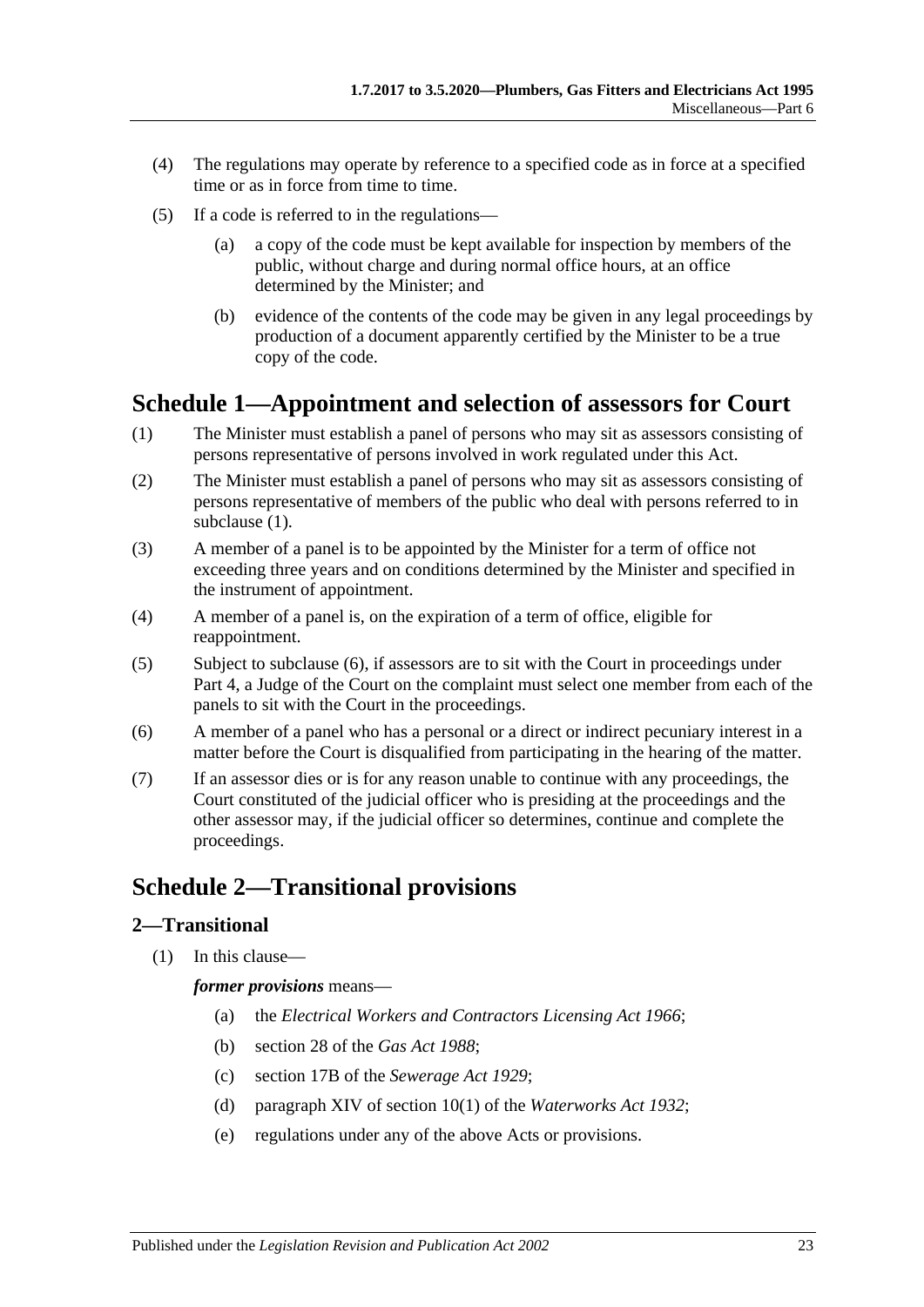- <span id="page-23-0"></span>(2) Despite the other provisions of this Act but subject to this clause, the Commissioner must grant to a person holding a licence, registration or other authority under the former provisions immediately before the commencement of this Act a licence or registration of such a class and subject to such conditions as may be required to authorise the person to continue to carry on the business or carry out the work that was authorised by the licence, registration or other authority under the former provisions.
- (3) A licence or registration to be granted to a person under [subclause](#page-23-0) (2) may be granted—
	- (a) without any requirement for an application to be made or a fee to be paid; and
	- (b) at any time before the date that was fixed under the former provisions as the next date of expiry of the licence, registration or other authority held by the person under the former provisions immediately before the commencement of this Act; and
	- (c) so as to have effect from a date specified by the Commissioner.
- (4) Until a licence or registration is granted under this clause to a person referred to in [subclause](#page-23-0) (2), the licence, registration or other authority held by the person under the former provisions continues in force, subject to this Act, as if it were a licence or registration (as the case may require) under this Act authorising the person to carry on the business or carry out the work that was authorised by the licence, registration or other authority under the former provisions.
- (5) Despite the other provisions of this Act, a person granted a licence or registration under this clause is not required to pay an annual licence fee or registration fee or lodge an annual return until the date that was fixed under the former provisions as the next date of expiry of the licence, registration or other authority held by the person under the former provisions immediately before the commencement of this Act.
- (6) In any proceedings, an apparently genuine document purporting to be a certificate of the Commissioner certifying that a person was or was not the holder of a specified licence, registration or other authority under the former provisions on a specified date will be accepted, in the absence of proof to the contrary, as proof of the matters so certified.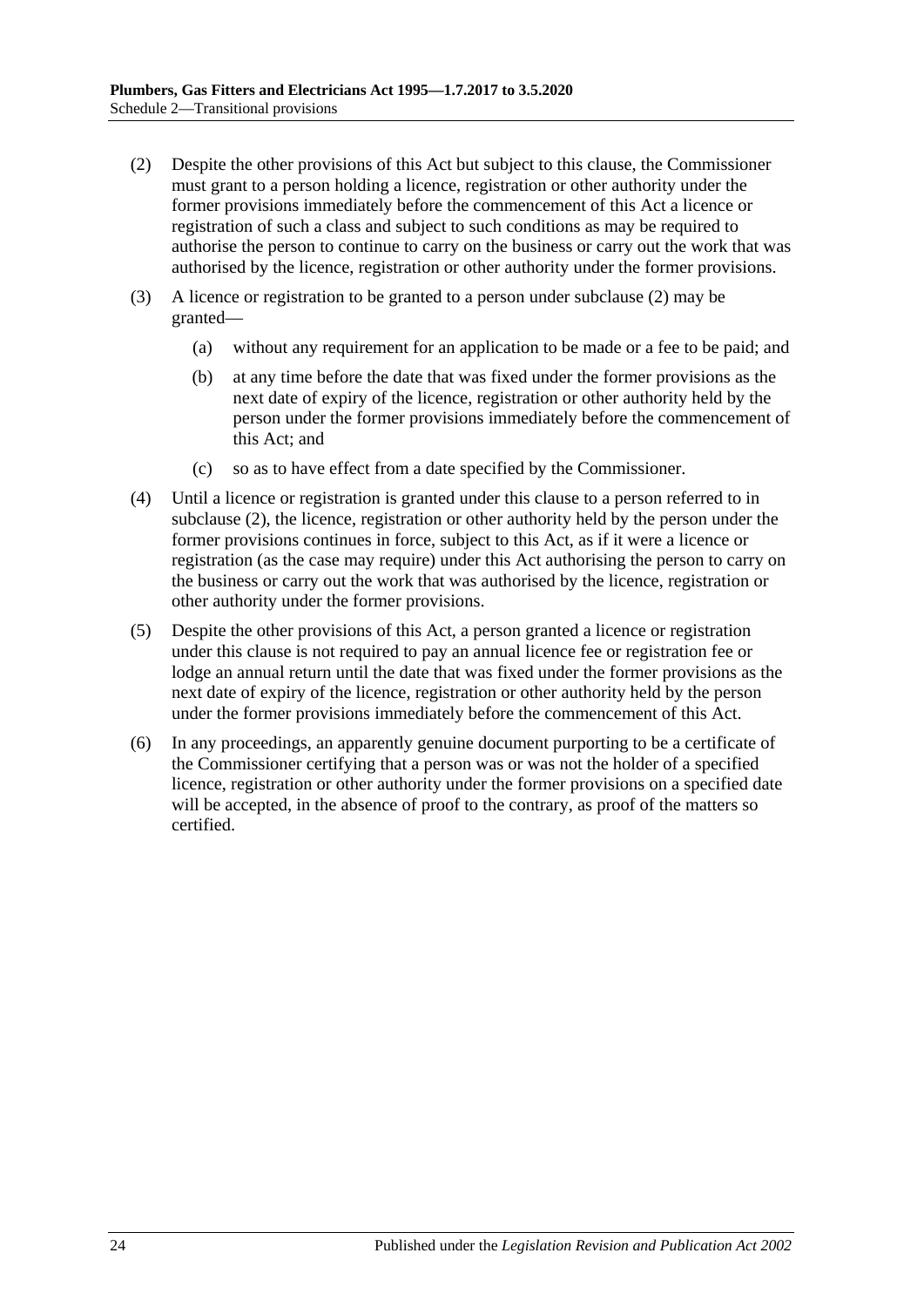## <span id="page-24-0"></span>**Legislative history**

## **Notes**

- Amendments of this version that are uncommenced are not incorporated into the text.
- Please note—References in the legislation to other legislation or instruments or to titles of bodies or offices are not automatically updated as part of the program for the revision and publication of legislation and therefore may be obsolete.
- Earlier versions of this Act (historical versions) are listed at the end of the legislative history.
- For further information relating to the Act and subordinate legislation made under the Act see the Index of South Australian Statutes or www.legislation.sa.gov.au.

## **Legislation repealed by principal Act**

The *Plumbers, Gas Fitters and Electricians Act 1995* repealed the following:

*Electrical Workers and Contractors Licensing Act 1966*

## **Legislation amended by principal Act**

The *Plumbers, Gas Fitters and Electricians Act 1995* amended the following:

*Gas Act 1988 Sewerage Act 1929 Waterworks Act 1932*

## **Principal Act and amendments**

New entries appear in bold.

| Year        | No             | Title                                                                                             | Assent     | Commencement                                                         |
|-------------|----------------|---------------------------------------------------------------------------------------------------|------------|----------------------------------------------------------------------|
| 1995        | 25             | Plumbers, Gas Fitters and<br>Electricians Act 1995                                                | 27.4.1995  | 1.7.1995 (Gazette 29.6.1995 p2977)                                   |
| 1996        | 34             | <b>Statutes Amendment (Common</b><br>Expiation Scheme) Act 1996                                   | 2.5.1996   | Sch (cl 27)–3.2.1997 ( <i>Gazette</i><br>19.12.1996 p1923)           |
| 1998        | 21             | <b>Statutes Amendment (Consumer)</b><br><i>Affairs</i> ) <i>Act 1998</i> as amended by<br>22/1998 | 2.4.1998   | Pt 8 (ss $22 \& 23$ )-28.5.1998 ( <i>Gazette</i><br>28.5.1998 p2292) |
| 1998        | 22             | <b>Statutes Amendment (Consumer</b><br>Affairs) Amendment Act 1998                                | 2.4.1998   | 2.4.1998                                                             |
| <b>2000</b> | $\overline{4}$ | District Court (Administrative and<br>Disciplinary Division) Amendment<br>Act 2000                | 20.4.2000  | Sch 1 (cl 30)-1.6.2000 ( <i>Gazette</i><br>18.5.2000 p2554)          |
| 2001        | 47             | <b>Statutes Amendment (Consumer)</b><br>Affairs) Act 2001                                         | 11.10.2001 | Pt 5 (ss $12-17$ )-1.11.2001 ( <i>Gazette</i><br>25.10.2001 p4686)   |
| 2008 5      |                | <b>Statutes Amendment (Advisory</b><br>Panels Repeal) Act 2008                                    | 13.3.2008  | Pt 3 (s 4)–13.3.2008                                                 |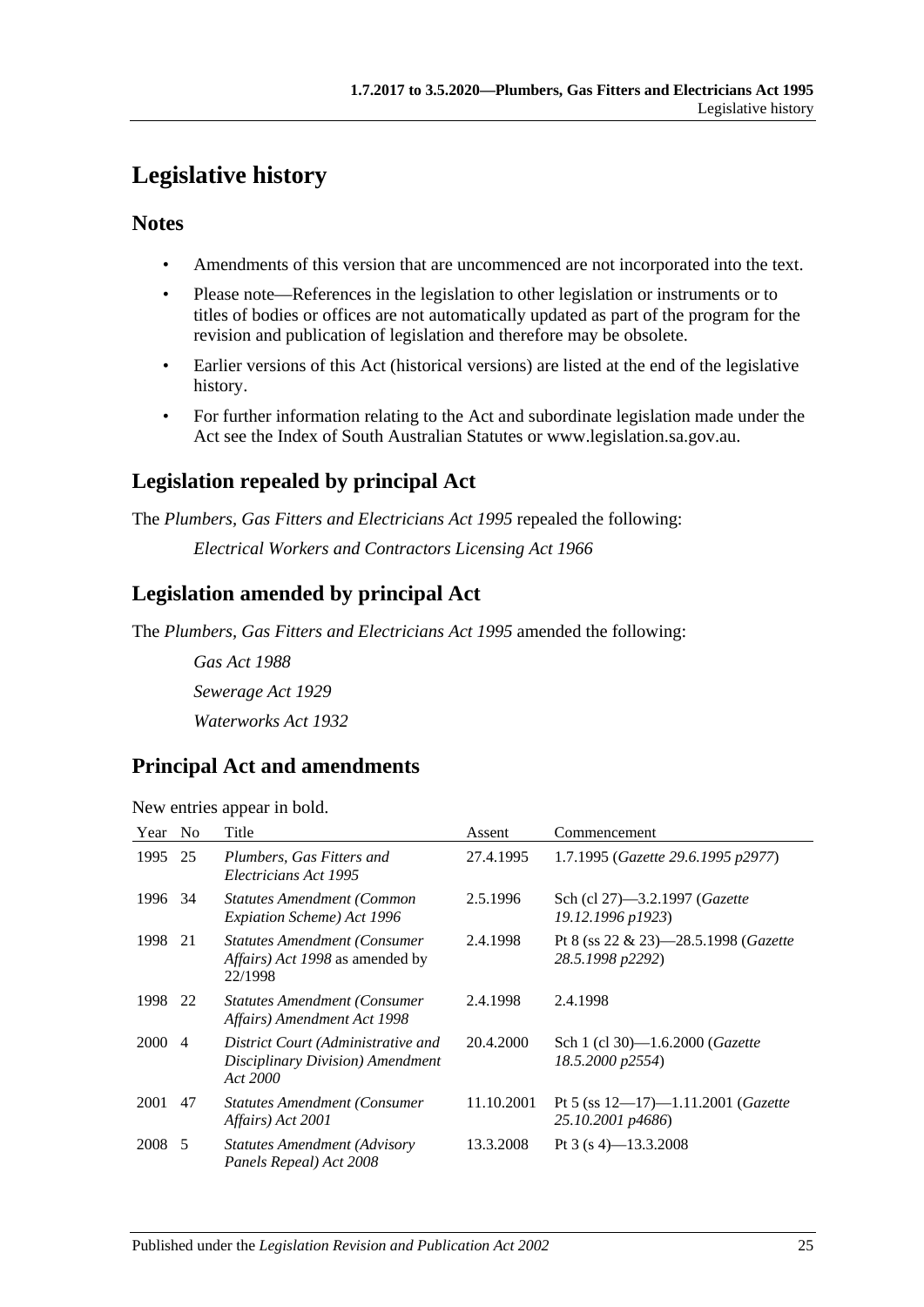#### **Plumbers, Gas Fitters and Electricians Act 1995—1.7.2017 to 3.5.2020** Legislative history

| 2009   | 39 | <b>Statutes Amendment and Repeal</b><br>(Fair Trading) Act 2009               | 23.7.2009  | Pt 7 (ss $49 - 51$ ) $-3.9.2009$ ( <i>Gazette</i><br>$3.9.2009$ $p4367$                                                         |
|--------|----|-------------------------------------------------------------------------------|------------|---------------------------------------------------------------------------------------------------------------------------------|
| 2012 3 |    | <b>Business Names Registration</b><br>(Transitional Arrangements)<br>Act 2012 | 22.3.2012  | Sch 1 (cl 10)—28.5.2012 ( <i>Gazette</i><br>19.4.2012 p1467)                                                                    |
| 2013   | 16 | <b>Statutes Amendment (Directors'</b><br>Liability) Act 2013                  | 23.5.2013  | Pt 41 (s $87$ )-17.6.2013 ( <i>Gazette</i><br>$(6.6.2013 \text{ p}2498)$                                                        |
| 2013   | 71 | Statutes Amendment (Occupational<br>Licensing) Act 2013                       | 21.11.2013 | Pt 6 (ss 22, 24, 25, 27 & 28)-1.11.2014<br>(Gazette 9.10.2014 p6095); ss 23, 26 &<br>29-21.11.2015 (Gazette 29.10.2015<br>p4742 |
| 2017 7 |    | <b>Statutes Amendment and Repeal</b><br>(Simplify) Act 2017                   | 15.3.2017  | Pt 25 (ss $97 - 99$ )-1.7.2017 (Gazette<br>22.6.2017 p2224)                                                                     |
| 2019   | 14 | Statutes Amendment (SACAT)<br>Act 2019                                        | 11.7.2019  | Pt 21 (ss 130 to 142)—4.5.2020<br>(Gazette 27.2.2020 p442)                                                                      |

## **Provisions amended**

New entries appear in bold.

Entries that relate to provisions that have been deleted appear in italics.

| Provision      | How varied                                                            | Commencement |  |
|----------------|-----------------------------------------------------------------------|--------------|--|
| Long title     | amended under Legislation Revision and<br><b>Publication Act 2002</b> |              |  |
| Pt1            |                                                                       |              |  |
| s <sub>2</sub> | omitted under Legislation Revision and<br><b>Publication Act 2002</b> |              |  |
| Pt 2           |                                                                       |              |  |
| s <sub>6</sub> |                                                                       |              |  |
| s(6(1))        | amended by 21/1998 Sch cl 6 as substituted by<br>22/1998 s 3          | 28.5.1998    |  |
|                | amended by 71/2013 s 22                                               | 1.11.2014    |  |
| $s(3)$ and (4) | inserted by 7/2017 s 97                                               | 1.7.2017     |  |
| s <sub>7</sub> |                                                                       |              |  |
| 57(2)          | amended by 71/2013 s 23                                               | 21.11.2015   |  |
| $\sqrt{s}$ 8   |                                                                       |              |  |
| s(2)           | amended by $47/2001$ s $12(a)$                                        | 1.11.2001    |  |
| $8(3)$ – (6)   | inserted by $47/2001$ s $12(b)$                                       | 1.11.2001    |  |
| s 9            |                                                                       |              |  |
| $s \, 9(1)$    | amended by 39/2009 s 49                                               | 3.9.2009     |  |
|                | amended by 71/2013 s 24(1)                                            | 1.11.2014    |  |
|                | (d) deleted by $71/2013$ s $24(1)$                                    | 1.11.2014    |  |
| $s\ 9(1a)$     | inserted by 71/2013 s 24(2)                                           | 1.11.2014    |  |
| s 10           |                                                                       |              |  |
| 10(2)          | amended by $4/2000$ s $9(1)$ (Sch 1 cl 30(a))                         | 1.6.2000     |  |
| $s$ 10(5)      | deleted by $4/2000 s 9(1)$ (Sch 1 cl 30(b))                           | 1.6.2000     |  |
| $s$ $10(6)$    | deleted by $4/2000 s 9(1)$ (Sch 1 cl 30(c))                           | 1.6.2000     |  |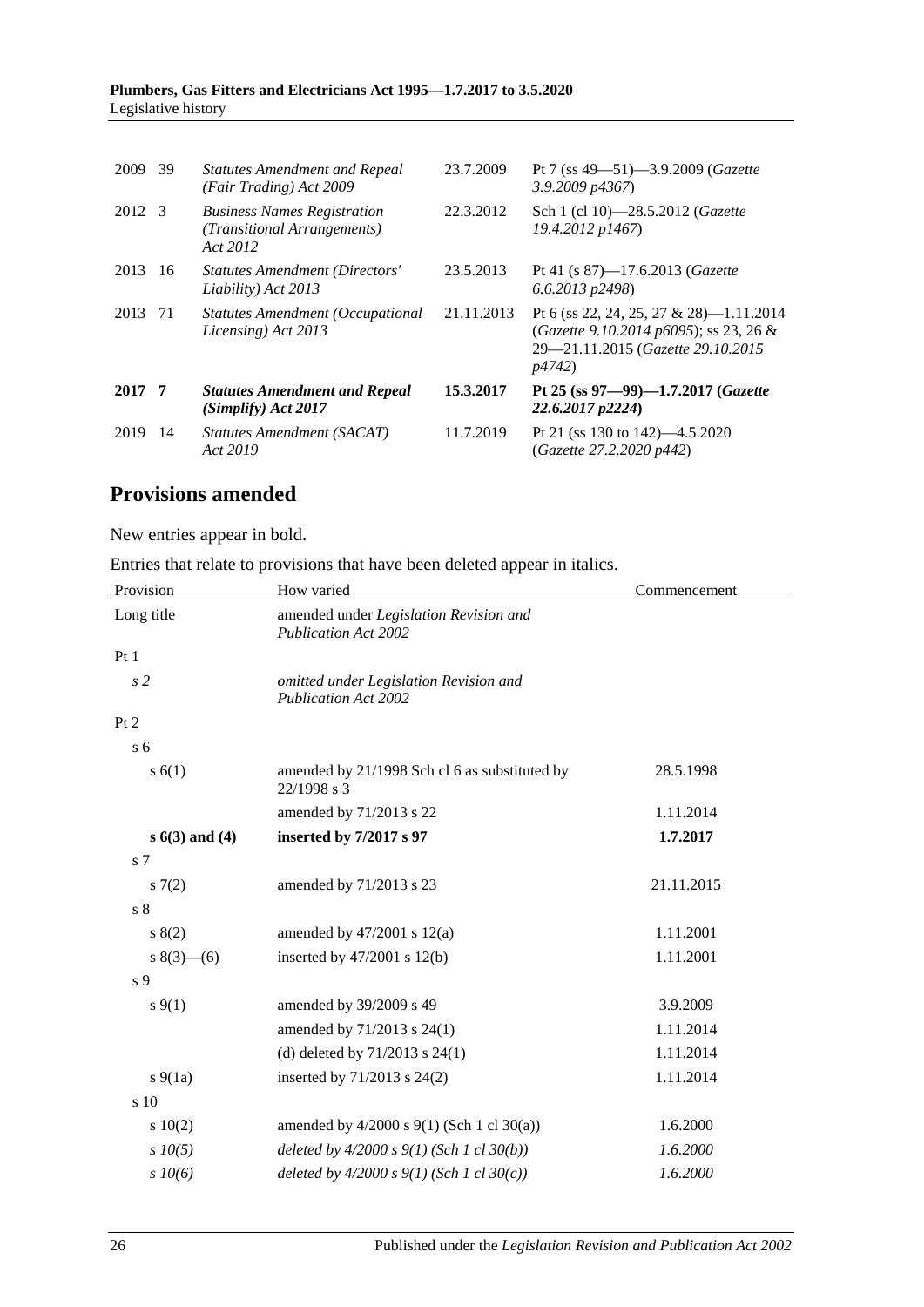| s 10A           | inserted by 47/2001 s 13                                     | 1.11.2001  |
|-----------------|--------------------------------------------------------------|------------|
| s 11            |                                                              |            |
| s 11(3)         | amended by 47/2001 s 14                                      | 1.11.2001  |
|                 | amended by 7/2017 s 98                                       | 1.7.2017   |
| s 12            | amended by 21/1998 Sch cl 6 as substituted by<br>22/1998 s 3 | 28.5.1998  |
| Pt 3            |                                                              |            |
| s 13            | amended by 21/1998 Sch cl 6 as substituted by<br>22/1998 s 3 | 28.5.1998  |
|                 | amended by 71/2013 s 25                                      | 1.11.2014  |
| s <sub>14</sub> |                                                              |            |
| s 14(2)         | amended by 71/2013 s 26                                      | 21.11.2015 |
| s 15            |                                                              |            |
| s 15(1)         | s 15 redesignated as s $15(1)$ by $47/2001$ s 15             | 1.11.2001  |
| $s 15(2)$ - (6) | inserted by 47/2001 s 15                                     | 1.11.2001  |
| s 16            | substituted by 71/2013 s 27                                  | 1.11.2014  |
| s 17            |                                                              |            |
| 17(2)           | amended by $4/2000$ s $9(1)$ (Sch 1 cl $30(d)$ )             | 1.6.2000   |
| $s\,17(5)$      | deleted by $4/2000 s 9(1)$ (Sch 1 cl 30(e))                  | 1.6.2000   |
| s 17(6)         | deleted by $4/2000 s 9(1)$ (Sch 1 cl 30(f))                  | 1.6.2000   |
| s 17A           | inserted by 47/2001 s 16                                     | 1.11.2001  |
| s 18            |                                                              |            |
| s 18(3)         | amended by 47/2001 s 17                                      | 1.11.2001  |
|                 | amended by 7/2017 s 99                                       | 1.7.2017   |
| Pt 3A           | inserted by 39/2009 s 50                                     | 3.9.2009   |
|                 | substituted by 71/2013 s 28                                  | 1.11.2014  |
| Pt 3B           | inserted by 71/2013 s 28                                     | 1.11.2014  |
| Pt 4            |                                                              |            |
| s 23            | amended by 21/1998 s 22                                      | 28.5.1998  |
| s 24            |                                                              |            |
| $s\,24(1)$      | amended by 21/1998 Sch cl 6 as substituted by<br>22/1998 s 3 | 28.5.1998  |
| s <sub>25</sub> | amended by 21/1998 Sch cl 6 as substituted by<br>22/1998 s 3 | 28.5.1998  |
| Pt 5            | deleted by $5/2008 s 4$                                      | 13.3.2008  |
| Pt 6            |                                                              |            |
| s 30            |                                                              |            |
| $s \ 30(2a)$    | inserted by 39/2009 s 51                                     | 3.9.2009   |
| s 32            | amended by 21/1998 Sch cl 6 as substituted by<br>22/1998 s 3 | 28.5.1998  |
| s 33            | amended by 34/1996 s 4 (Sch cl 27)                           | 3.2.1997   |
|                 | amended by 21/1998 Sch cl 6 as substituted by<br>22/1998 s 3 | 28.5.1998  |
|                 | amended by 3/2012 Sch 1 cl 10                                | 28.5.2012  |